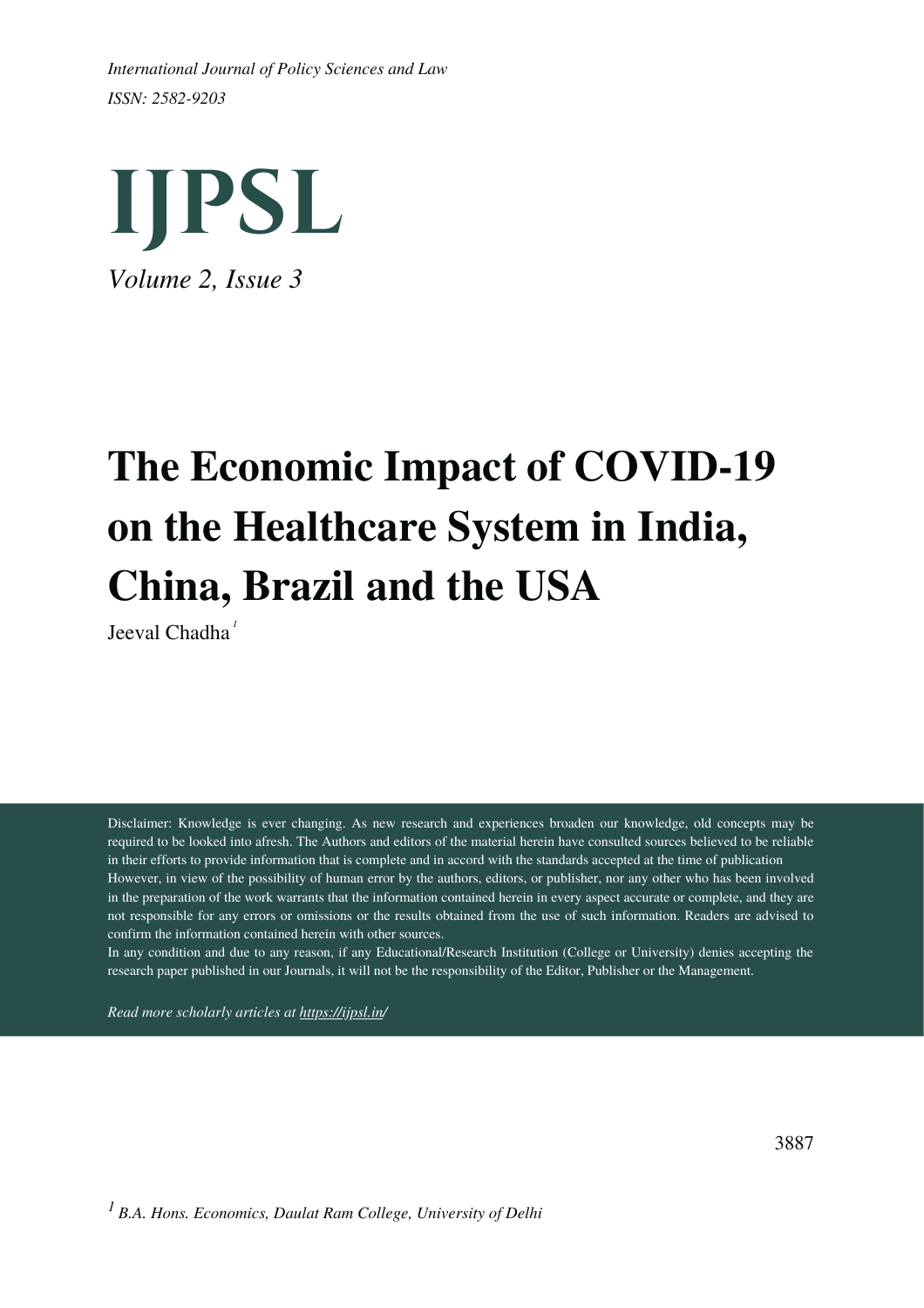*ISSN: 2582-9203*

#### **Abstract**

*The COVID-19 epidemic is putting international hospitals and healthcare facilities under severe financial strain. In this paper, we analyse the impact in major countries including but not restricted to India, China, Brazil and USA. These impacts in these countries have been analysed mainly because they depict the trends that followed in different regions of the world. The economic impact of COVID-19 on the US and worldwide hospitals, healthcare facilities, surgery, and surgical results will be discussed in this study. The American Hospital Association forecasts that hospitals and healthcare systems in the United States will lose \$202.6 billion in income, or \$50.7 billion every month. Furthermore, providing an effective healthcare response to COVID-19 might cost low- and middle-income nations US\$52 billion (equal to US\$8.60 per person) every four weeks. In the context of the United States' greatest daily COVID-19 new cases, this load will have an impact on patient care, operations, and surgical results. World economic growth is expected to slow by over 8% this year, with poorer nations bearing the brunt of the damage, according to the World Bank. The United Nations estimates that it will cost the global economy roughly \$2 trillion this year. Overall, a lack of readiness contributed significantly to the difficulties faced by healthcare facilities all across the world. It is of utmost importance for the discussed countries to facilitate an amicable and efficient use of the given limited healthcare resources present with them, to minimise the economic as well as public loss.*

**Keywords:** *economy, healthcare, emergency response, international, hospitality*

#### **1.0 Introduction**

The 7.5 billion people on the planet could not have foreseen COVID-19's massive effect two years ago. The first recognizable case of COVID-19 was discovered in December 2019 in China's Wuhan region, and the disease was designated a worldwide emergency on January 30, 2020, according to the World Health Organization (WHO) (*Temporal Dynamics in Viral Shedding and Transmissibility of COVID-19*, 2020). In this paper, we analyse the impact in major countries including but not restricted to India, China, Brazil and USA. These impacts in these countries have been analysed mainly because they depict the trends that followed in different regions of the world. The economic impact of COVID-19 on the US and worldwide hospitals, healthcare facilities, surgery, and surgical results will be discussed in this study.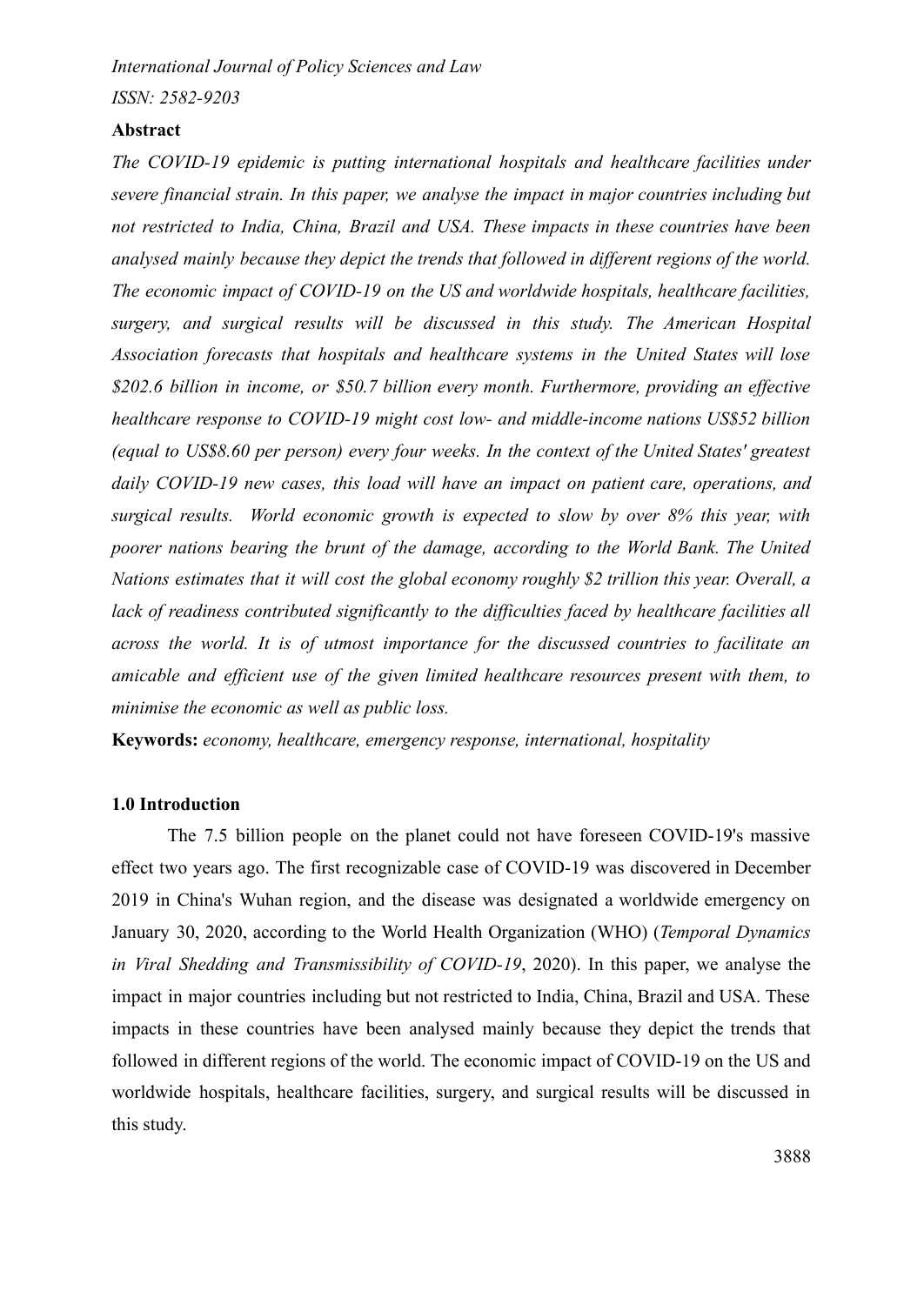## *ISSN: 2582-9203*

In 2020, Covid-19 is estimated to be the third biggest cause of mortality in the United States; the pandemic is expected to result in a 3.3 trillion dollar shortfall, or roughly 15% of the country's GDP*(CBO's Current Projections of Output, Employment, and Interest Rates and a Preliminary Look at Federal Deficits for 2020 and 2021, 2020)*. Since the epidemic began, over 51% of Americans have reported a loss of work income, with the unemployment rate skyrocketing to 14.7 when the outbreak began(*CBO's Current Projections of Output, Employment, and Interest Rates and a Preliminary Look at Federal Deficits for 2020 and 2021, 2020)*. Americans, particularly young adults, have struggled to meet rent and mortgage payments due to missed salaries and jobs throughout the year. Due to a lack of time to save capital to survive an economic standstill, the young adult generation of America, particularly minorities, is the most vulnerable to these economic repercussions*.* (*Coronavirus Disease 2019 (COVID-19) and HIV Spotlight the United States Imperative for Permanent Affordable Housing*, 2021). Covid-19 influences foreign relations as well. COVID-19 started in China, which accounts for a considerable proportion of global exports; as a result, numerous nations lost rapid access to essential products when the Chinese government imposed a mandatory quarantine. COVID-19 exposes the fact that many nations, particularly impoverished countries, rely largely on China for many of their socioeconomic necessities. Unfortunately, some of these essential products were lost, including facemasks, respirators, pharmaceutical drugs, and other raw materials needed to battle the infection. As a result, in certain countries, the absence of Personal Protective Equipment (PPE) has aided viral propagation and intensified the epidemic. Several economic issues arising due to the pandemic such as the closure of businesses, and foreign trade disruptions are analysed in this study. From a global economic viewpoint, the World Bank predicts that global growth would slow by over 8% this year, with poorer nations bearing the brunt of the damage, and the UN estimates that it will cost the world economy roughly \$2 trillion this year*(Wu, 2020).* The influence of Covid-19 on the US and foreign healthcare systems will be discussed in this study.

This study discusses the effect that the global pandemic has had on the USA healthcare facilities in addition to its impact on countries like India, China, Singapore and Brazil. It takes into account how the resources have been differently put to use in different countries. More importantly, the paper describes how the discussed countries have been economically impacted during the period of the pandemic.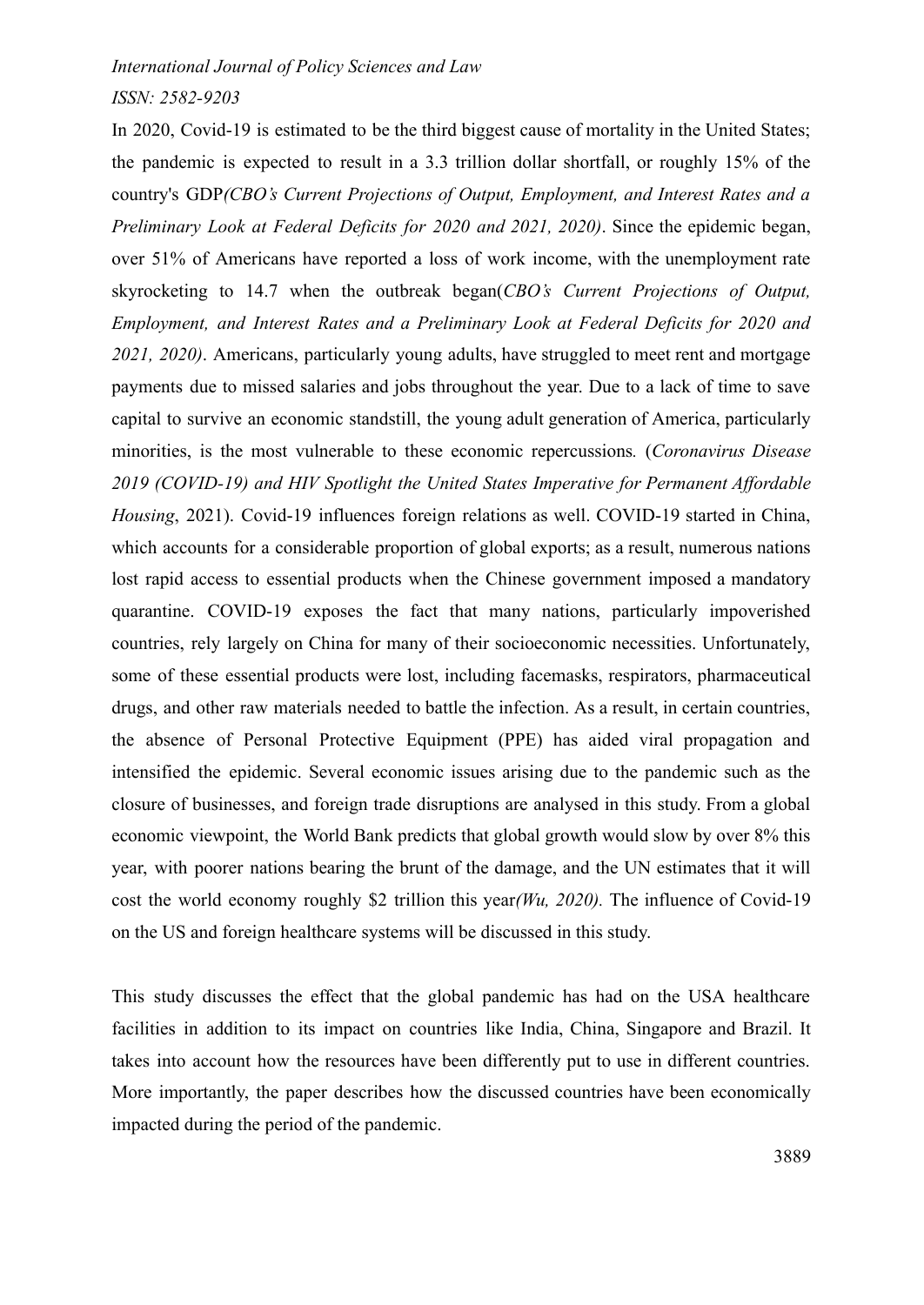# *International Journal of Policy Sciences and Law ISSN: 2582-9203*

#### **2.0 Impact on USA Healthcare Facilities**

Hospitals are required to establish extra negative pressure rooms, employ a backup workforce, pay overtime to staff, train staff, purchase PPE, and solve PPE shortages to prepare for a rise of COVID -19 hospitalized patients. To free up necessary hospital staff and beds, all non-emergent and elective operations and treatments were cancelled. Due to social distancing techniques and patient concerns associated with COVID-19, practically all outpatient visits were cancelled and replaced with virtual telemedicine appointments. (*The Financial and Employment Effects of Coronavirus Disease 2019 on Physicians in the United States*, 2020). Hospitals across the country were financially stretched as a result of higher COVID-19 expenses and lost income due to the cancellation of outpatient office visits, elective treatments, and elective operations. (*The Financial and Employment Effects of Coronavirus Disease 2019 on Physicians in the United States*, 2020)

In the United States, academic medical centres were given special attention. To develop and expand its treatment facilities, they have taken on a large amount of debt during the previous few decades. Academic medical centres have served as a safety net healthcare system in the United States while simultaneously pursuing various academic goals, making them one of the most expensive healthcare systems in the country with poor operating margins. (*Colenda et al., 2020).* These institutions were disproportionately affected by COVID-19 because of their pre-pandemic economic weakness and reliance on clinical income to sustain financial flow. Many of the same issues beset Veterans Affairs hospitals, but their financial effect was less severe due to their capacity to operate as a well-organized, non-profit national medical centre. Because they did not participate in a fee-for-service business model like their private-sector counterparts, physicians in largely elective and/or procedural-based specialities working for the VA had less financial concerns about lost income in the face of cancelled treatments. Also, because the VA is a nationwide system, it may change its supply chain to provide the necessary equipment and personal protective equipment to the areas severely afflicted by the epidemic.

COVID-19 has had a disproportionately large impact on nursing homes and long-term care institutions, with more than 40% of all deaths attributable to the pandemic occurring among residents or employees of these facilities. (*Rising from the COVID 19 Crisis: Policy Responses in the Long-Term Care Sector*, 2021) In the United States, eight out of ten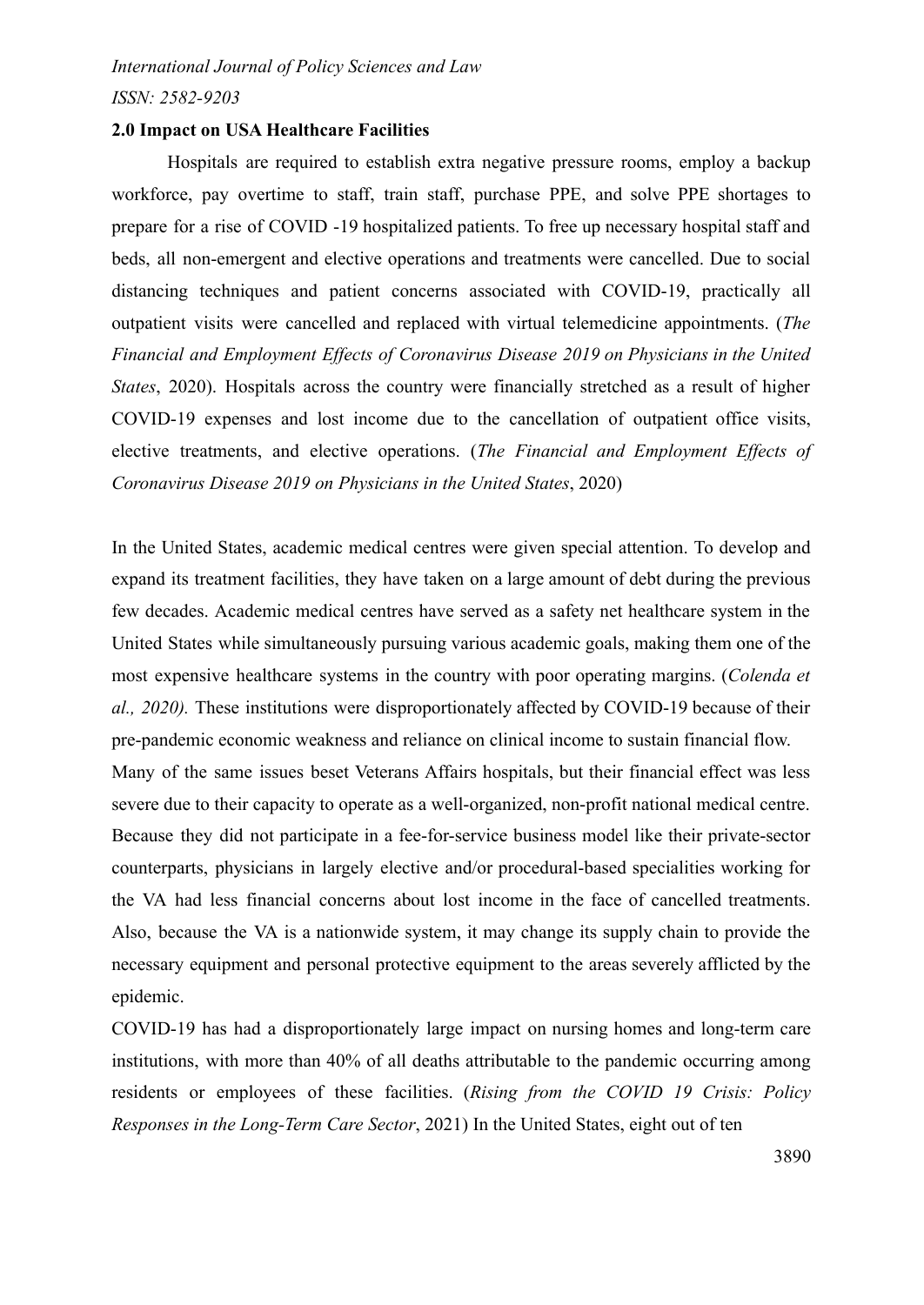# *ISSN: 2582-9203*

COVID-19 fatalities occur in people over the age of 65. As a result, the Coronavirus Aid, Relief, and Economic Security (CARES) Act awarded nearly \$5 billion to long-term care facilities and state veteran's homes. This funding supported improved infection control measures, increased testing, the hiring of additional staff, and the provision of additional services to residents, such as technology that allows nursing home residents to communicate with their families during times when outside visitors are restricted to these long-term care facilities. (Sullivan-Marx, 2020). While the country's testing capacity had grown, most states' percentage of tests with positive diagnostic results increased (Figure 1.1). Hospitalizations steadily rose for weeks, indicating that the illness was spreading (Figure 1.2). the figures are from April 2020 to November 2020



Figure 1.1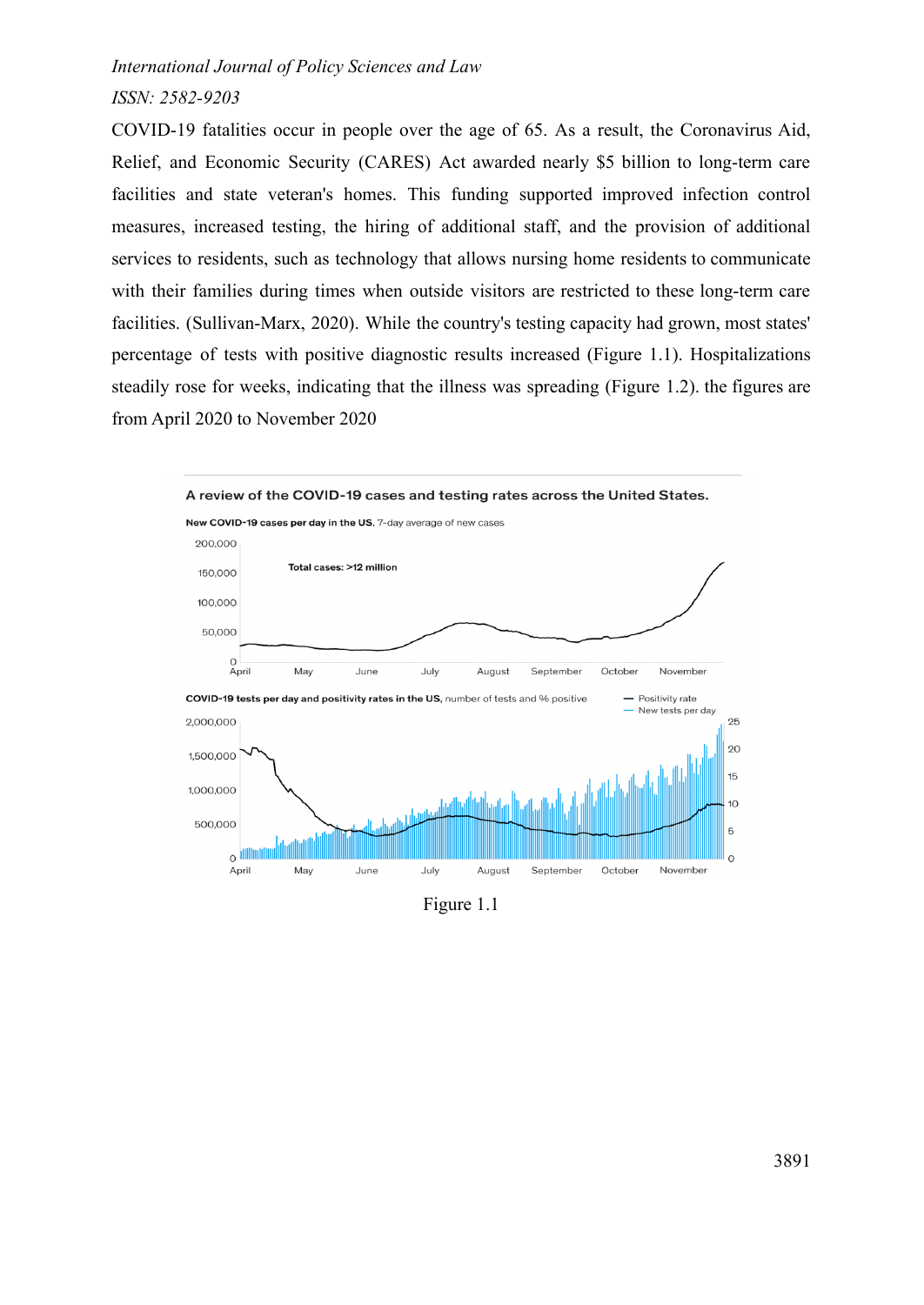*ISSN: 2582-9203*







#### **3.0 Global Impact**

The COVID-19 pandemic has expanded at an alarming rate, infecting millions and bringing economic activity to a halt as governments enforced harsh mobility restrictions to stem the virus's spread. The economic harm is already visible as the health and human toll rises, and it constitutes the world's worst economic shock in decades.

The June 2020 Global Economic Prospects report details the pandemic's immediate and near-term effects, as well as the long-term damage it has caused to economic prospects. Using market exchange rate weights, the baseline prediction predicts a 5.2 per cent drop in global GDP in 2020, the deepest global recession in decades, notwithstanding governments' unprecedented attempts to combat the crisis with fiscal and monetary policy support. Deep recessions produced by the epidemic are projected to leave long-term scars due to decreased investment, human capital depletion due to delayed job and schooling, and fragmentation of global commerce and supply chains. (*Global Economic Prospects*, 2022)

#### India

On January 30, 2020, the first case of COVID-19 in India was recorded in Trissur, Kerala. Initially, the nation implemented a virus-containment policy, which included steps including quarantining persons travelling from high-transmission areas, isolating affected people, tracking contacts, and restricting people's movement from areas with high caseloads. As the number of cases grew, it became clear that sustained local transmission played a role in the virus's spread, and attention moved to mitigating measures as a method of combating the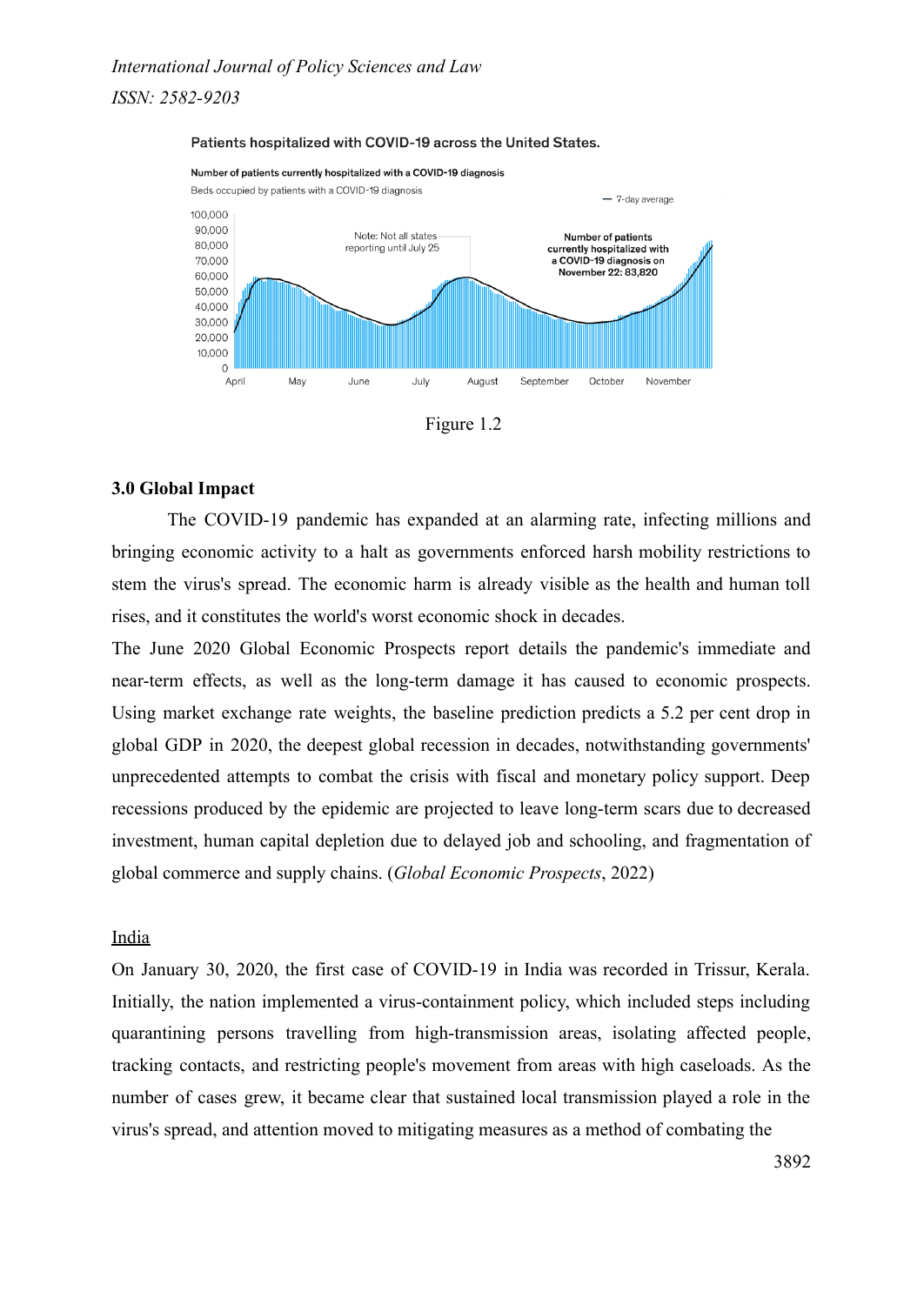# *ISSN: 2582-9203*

infection*(Varghese & John, 2020)*. India imposed limitations on public meetings, air travel both within the country and abroad, and the closure of public locations, similar to China's processes. *(Kaur & Sonali, 2020)*

These limitations put further strain on an already slow economy, with direct severe consequences in the agricultural, manufacturing, and service sectors. The virus spread among the nations with which India trades and those countries ceased manufacturing *(Rakshit & Basistha, 2020).* This had a substantial impact on Indian exports. Furthermore, the epidemic and subsequent lockdowns have had a significant psychological impact on many people in India, aggravating anxiety and depression symptoms. Suicide has been reported in some addicts who have been unable to get addictive drugs *(Kaur & Sonali, 2020*). This could be attributed to the grave financial crisis that marked the duration of the pandemic in India*.* The eventual impact of COVID-19 on India remains to be determined as the virus continues to spread over the world and some parts of the country remain under lockdown.

The epidemic has struck the services industry the hardest, particularly those that entail human interaction. Following a decrease of 8.4% last year, this industry is expected to rise by 8.2% this fiscal year. So far in 2021-22, both goods and service exports have been extraordinarily robust, but imports have also rebounded substantially, thanks to increased domestic demand and higher international commodity prices. The Indian economy is in an excellent position to expand at 8.0-8.5 per cent in 2022-23, with the vaccination programme has reached the majority of the population, the economy regaining pace, and the expected long-term effects of supply-side changes in the pipeline. Despite this, the global situation remains unstable. At the time of writing, a fresh wave in the shape of the Omicron variety was sweeping the globe, inflation had risen in most nations, and major central banks were starting the cycle of liquidity withdrawal. This is why it's critical to assess India's macroeconomic stability indicators and their potential to protect the country from the aforementioned risks. (*Economic Survey 2021–22*, 2022)

# **Singapore**

The reaction to the epidemic in Singapore has been lauded as one of the best in the world. The country was one of the first to report COVID-19 instances, with the first cases showing in December 2019, and was initially second only to China in terms of overall cases. The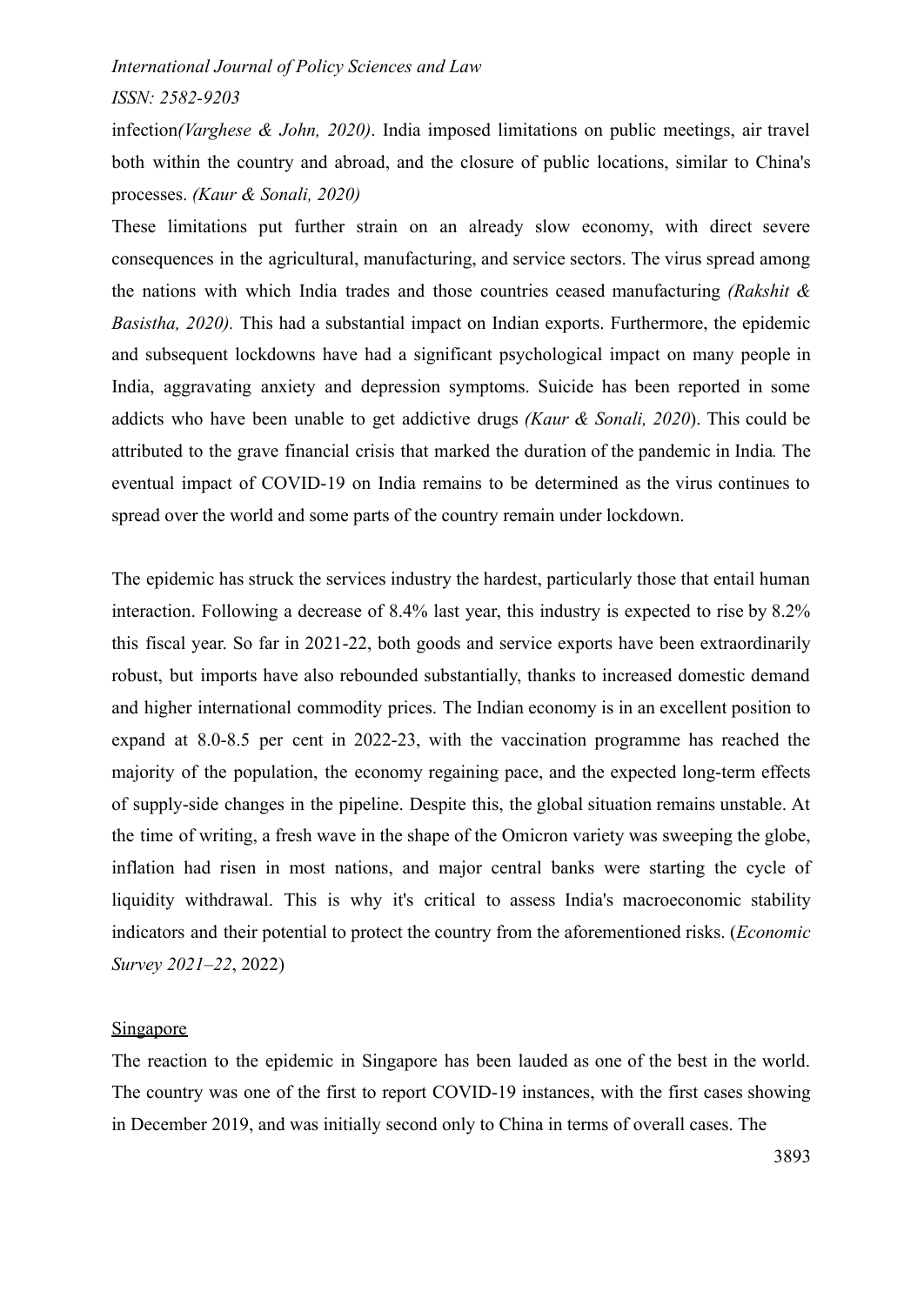# *ISSN: 2582-9203*

SARS-CoV epidemic in 2002 showed several flaws in Singapore's ability to respond to pandemics, and it catalysed for the government to address those flaws. The National Centre for Infectious Diseases (NCID) and 900 fast response public health preparedness clinics were created across the country (PHPCs). Exercises were undertaken regularly to mimic the arrival of a pandemic. As a result, Singapore was well prepared to conduct mass screenings of anyone who could be affected. They have made a name for themselves as a leader in testing and contact tracing. The Yong Loo Lin School of Medicine at the National University of Singapore (NUS) has created a fun series of comics called "COVID-19 Chronicles" that convey vital information about the virus in a way that most people can understand. These kinds of messages have been widely broadcast around the country and have received international recognition.

Singapore also used many of the same strategies as other nations that had outbreaks, including limiting the size of meetings, increasing physical separation, restricting travel, and screening and quarantining visitors. Violations of these criteria resulted in severe fines. Surprisingly, Singapore did not issue an official lockdown or close schools until April 28, 2020, when a spike in cases prompted a 21-day order. It had been some months after the virus had been discovered in the nation *(Kuguyo et al., 2020)*. Despite the country's success in managing the virus's contagious load, due to the global economy's interconnection, Singapore was not spared the pandemic's economic impact, reporting a 13.2 per cent drop in GDP in the second quarter of 2020 compared to the previous year. *(Iwamoto, 2021)* The COVID-19 epidemic has wreaked havoc on worldwide economic activity, causing demand and supply shocks in Singapore's economy.

Given the rapidly changing scenario, officials should use high-frequency and real-time economic metrics to track COVID-19's impact on the Singapore economy. COVID-19 has had a huge economic impact on Singapore. Those industries that rely on foreign travel, such as air transportation, lodging, and other tourism-related industries, have been the worst hit. Domestic consumption has been cut back as a result of increasingly tougher safe distance regulations, which have hurt consumer-facing industries including retail and food services. Outward-oriented industries such as manufacturing and wholesale commerce have been hit by a drop in foreign demand and supply chain disruptions, while domestically-oriented sectors such as construction and real estate have been hit by negative spillovers from the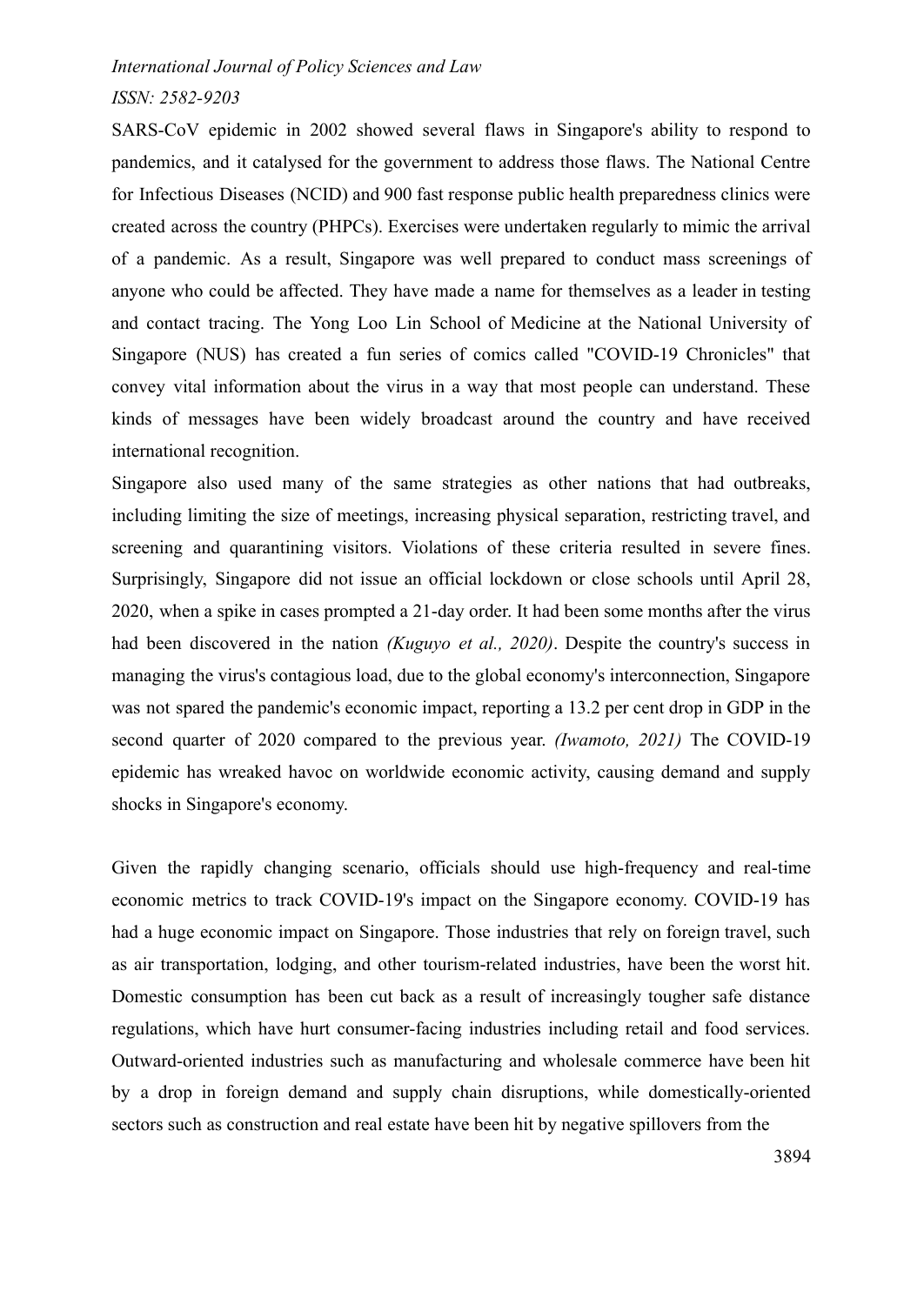# *ISSN: 2582-9203*

domestic economy. However, with the surge in demand for online commerce and services, there are some bright spots in the economy. To combat the spread of COVID-19, worldwide and local travel restrictions have resulted in a dramatic drop in tourist arrivals to Singapore and foreign air travel in general. This has had a significant impact on the lodging, air transportation, and arts, entertainment, and leisure sectors, as well as tourism-related components of the business services sector (e.g., travel agents, tour operators, and meetings, incentives, conventions, and exhibits organisers). The COVID-19 epidemic has resulted in decreased domestic consumption and travel, affecting consumer-facing industries such as food services, retail commerce, and land transportation.

### China

After the first cases were confirmed in Wuhan in December 2019, China became the pandemic's initial epicentre. The Chinese authorities put Hubei, the province where Wuhan is located, under heavy lockdown within a month. Buses, subways, and ferries all came to a halt, drastically restricting travel inside the metropolis of roughly 9 million citizens*(Gan et al., 2020).* Because the airports and train terminals were blocked, all transportation into and out of the city and province was forbidden. Similar but less stringent restrictions on inter-city and intra-city travel were enforced across the remainder of China. *(Gan et al., 2020)*. While these methods helped halt the virus's transmission, they had unintended repercussions

In the first quarter of 2020, China's GDP shrank by 6.8%, the first fall in 30 years. In addition, many inmates' mental health suffered as a result of the rigorous lockdowns. The last of China's lockdowns was removed in April 2020, and the rest of the world is keeping a close eye on the nation as it returns to some semblance of normalcy. (*Cheng, 2022)* In the short term, China's economy is anticipated to decline significantly before rebounding later this year. Manufacturing and other services have been disrupted due to fear of illness and measures to minimise transmission. The epidemic is expected to affect China's healthcare system, employment, and a variety of other economic sectors.

The recent sharp rise in daily COVID-19 infections reported by China is alarming in terms of disease containment expenses. Manufacturers have warned of shipment delays as a result of China's zero-COVID policy, putting strain on global supply chains. According to a US expert, the zero-tolerance strategy produces declining rewards when compared to the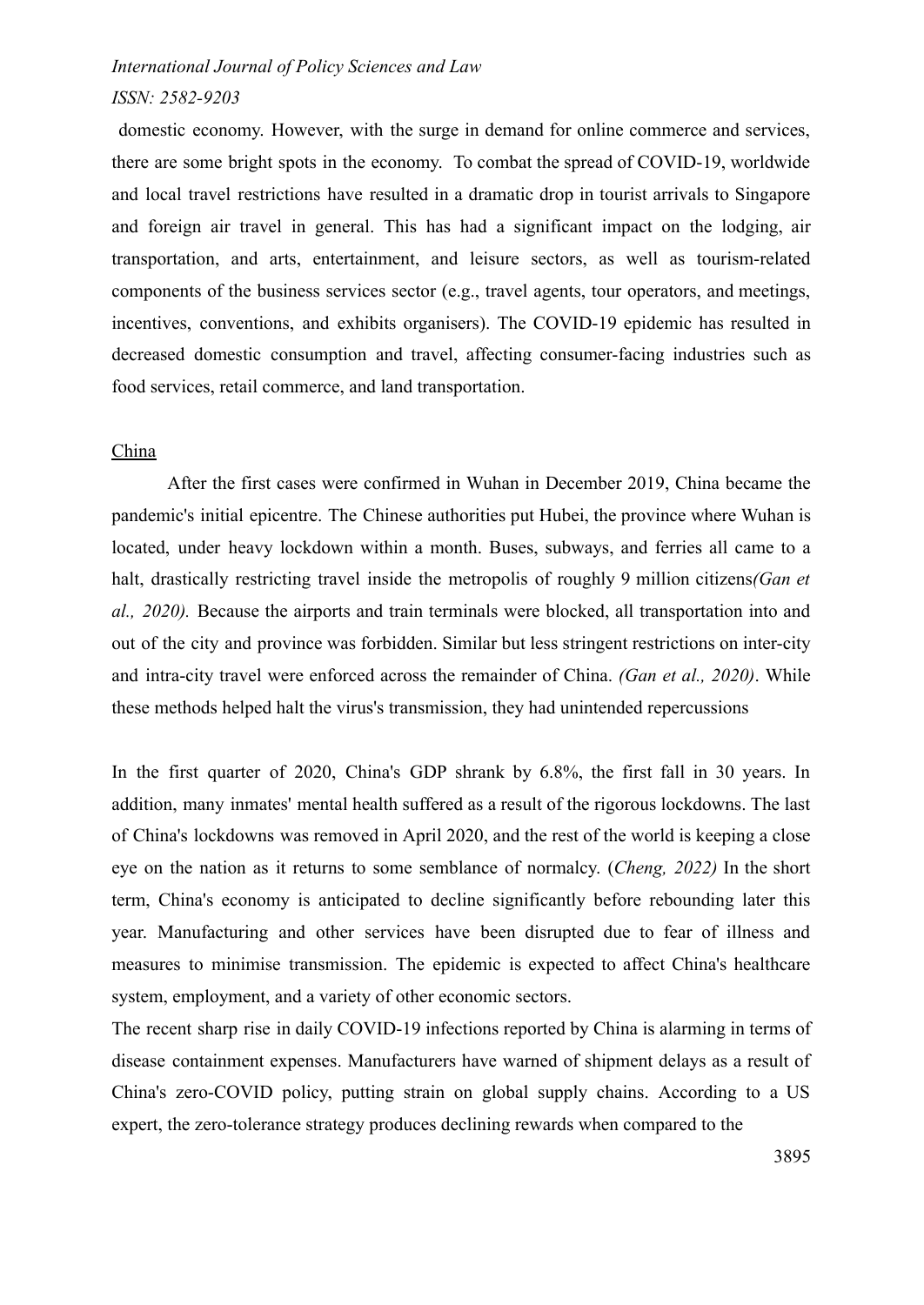# *ISSN: 2582-9203*

Omicron variant's quick infection rates. Concerns over China's development prospects have fueled market volatility, with Chinese equities closing at 21-month lows on March 15, 2022, and oil prices falling to a two-week low.

#### Brazil

COVID-19 didn't arrive in Brazil until late February 2020, yet it rapidly gained international attention. In contrast to the directives given by federal governments in other countries, Brazil did not have a national reaction to the virus; instead, local States/Federative Units (FU) launched interventions *(Garcia & Duarte, 2020).* President Jair Bolsonaro has been chastised for his seeming indifference to the illness. He frequently spoke out against FU-imposed lockdowns, gushed over the dubious remedy hydroxychloroquine, and showed a general contempt for the pandemic's severity. The government's lack of consistency in its message added another degree of difficulty to an already difficult struggle.

Approximately 13 million Brazilians live in densely populated favelas with insufficient access to potable water, making physical separation and hygiene rules nearly hard to follow *(COVID-19 in Brazil: "So What?" 2020).* The epidemic has had a significant impact on Brazil's economy, as it has in other regions of the world. The stock market in So Paulo fell about 15% from March 9 to 13, its largest weekly decline since the 2008 financial crisis*.* Furthermore, GDP decreased by 11.4 per cent in the second quarter of 2020 compared to the same period the previous year *(Melo, 2020).* Brazil has approximately 4 million confirmed cases and 125,000 deaths as of September 2020, second only to the United States in overall cases and sixth in deaths per capita *(Melo, 2020).* The social and economic crisis caused by the COVID 19 pandemic has left 83.5% of Brazil's labour market vulnerable. But like many other developing countries, Brazil was already suffering from a state of emergency before the COVID 19 pandemic. However, in the case of Brazil, the poor recovery from the 2015/16 economic crisis combined with the new coronavirus epidemic caused a perfect storm. As of early 2020, Brazil had an unemployment rate of 12.6%, a disappointing hidden unemployment rate of 5%, and informal and rapidly expanding inequality. In the lower half of the social pyramid, the 2015 crisis never ended. Since then, the poorest people have lost their income every year. (Barbosa, 2020)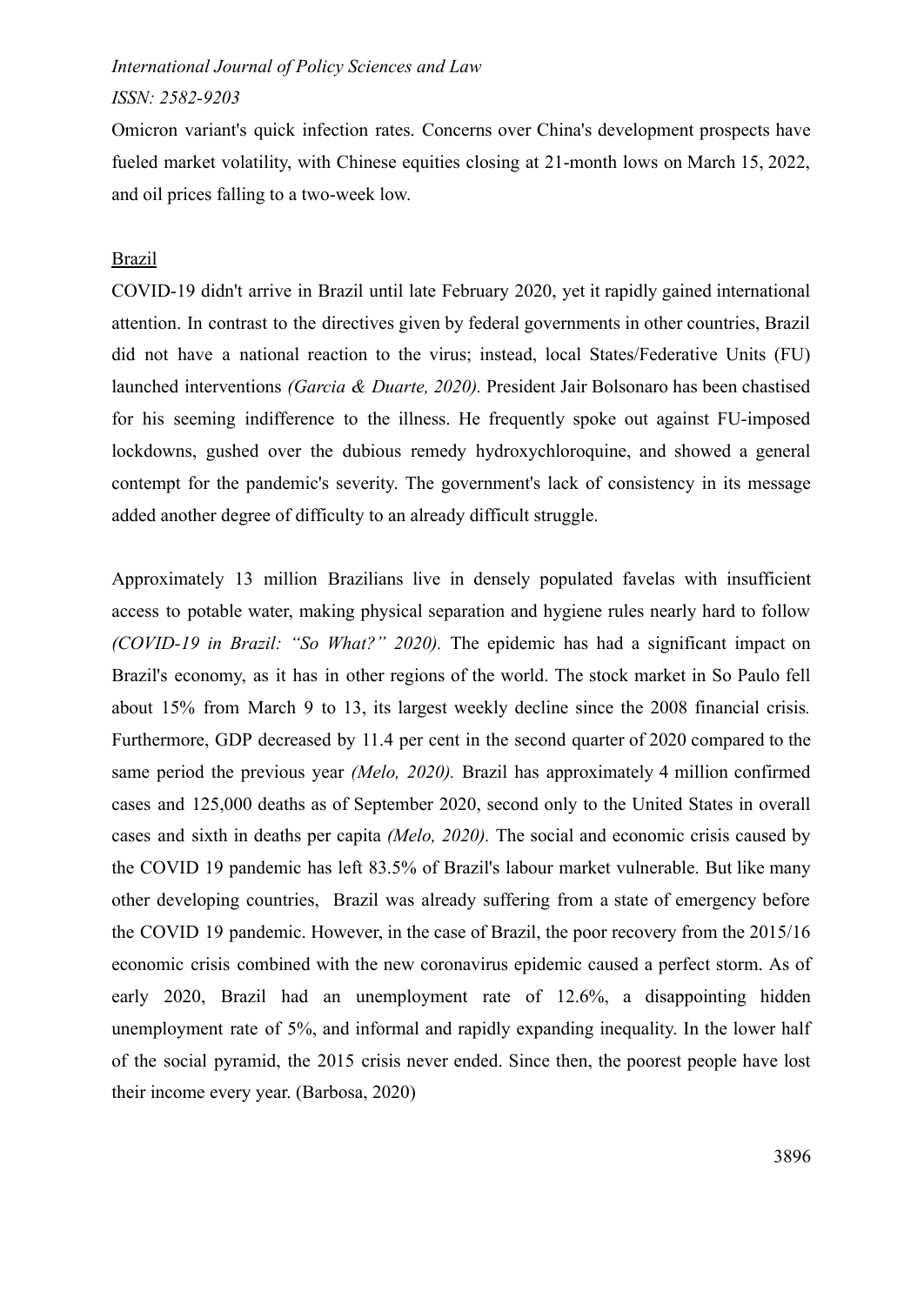# *International Journal of Policy Sciences and Law ISSN: 2582-9203*

#### **4.0 Impact on Healthcare Institutions Across the World**

COVID-19 has had a profound influence on practically every aspect of the economics of most nations throughout the world, not least the healthcare sector, which has faced massive hurdles in coping with and responding to the epidemic. The challenges that healthcare facilities throughout the world have faced are mostly due to a lack of readiness. Personal protection equipment (PPE) for healthcare personnel was in insufficient supply in many cases. Only 37.4 per cent of Pakistani healthcare professionals had access to N95 respirators, 34.5 per cent to gloves, 13.8 per cent to face shields or goggles, and 12.9 per cent to complete suits or gowns, according to one research. In Jordan, just 18.5 per cent of clinicians reported having access to all essential PPE, according to one research (*Suleiman, 2020).* PPE shortages hit even the United States, a country whose healthcare system is frequently linked with an almost endless availability of medical equipment.

Nearly 15% of physicians said they didn't have access to N95 respirators, over 20% said they didn't have gloves, over 12% said they didn't have face shields, and about 50% said they didn't have complete suits or gowns. Furthermore, about 7% of physicians said they were obliged to care for COVID-19 patients without sufficient PPE, and over 80% said they reused parts of their PPE. *(Jacobs et al., 2020)* Many healthcare facilities around the country turned to the public for contributions of personal protective equipment, and enterprising folks created inventive ways to make PPE out of everyday materials. Similarly, there were significant shortages of ICU beds and ventilators in hospitals across the world.

Most healthcare facilities across the world could not do thorough testing, making it difficult to diagnose and isolate illnesses. Lockdowns throughout the world interrupted supply networks, exacerbating the shortages. The care of non-COVID-19 sickness has suffered as a result of the pandemic's intensive attention. Since the COVID-19 pandemic began, preventive and treatment services for non-communicable diseases (NCDs) have been significantly interrupted, according to a WHO assessment of 155 countries. Healthcare staff who generally dealt with NCDs were reallocated to help the COVID-19 response as the virus expanded. Furthermore, operations and appointments that were not deemed urgent or emergent were postponed per the criteria of several public health organizations

Reduced public transportation availability made it difficult for many people to go to their booked appointments. Patients with major illnesses including cancer, diabetes, and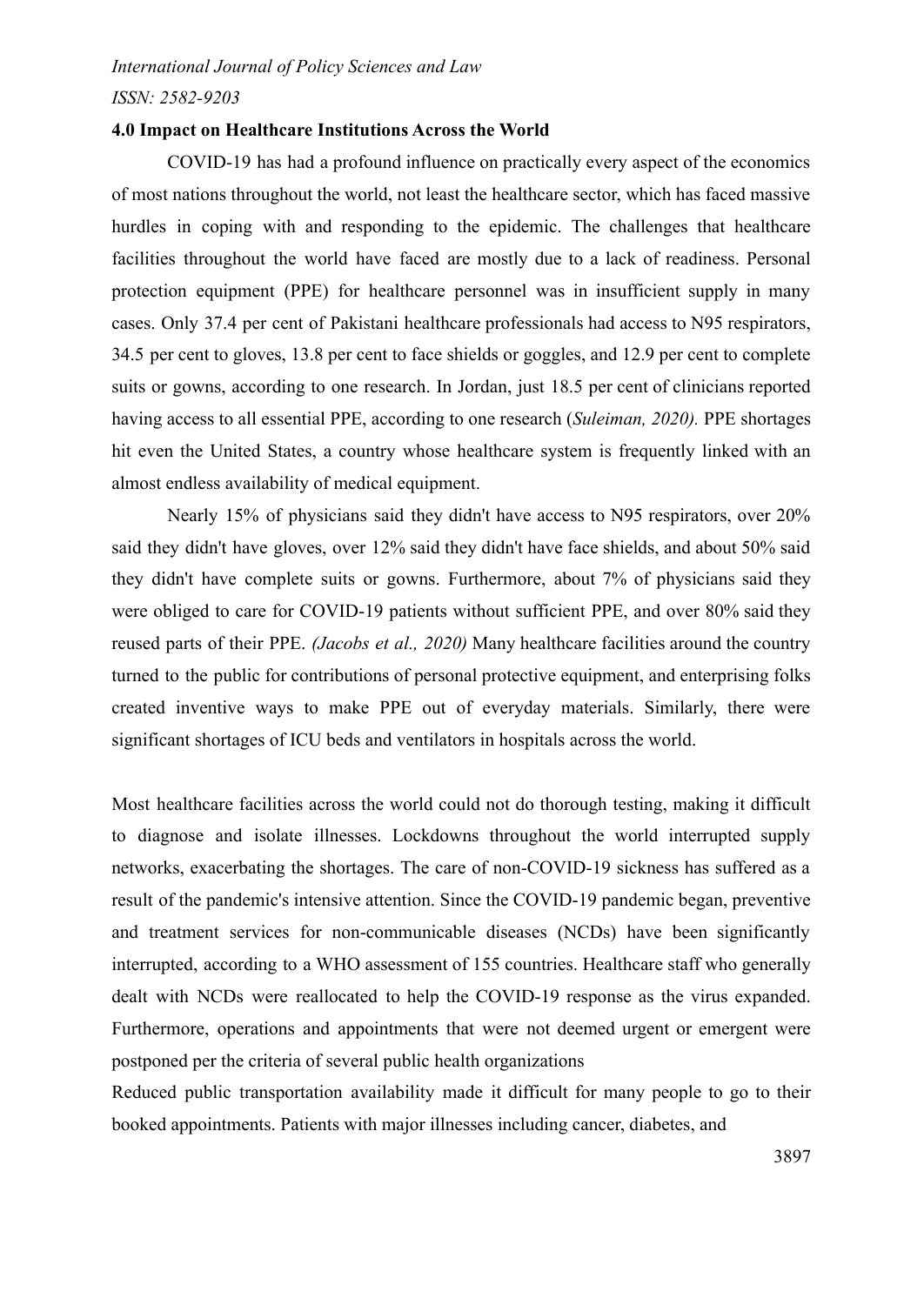# *ISSN: 2582-9203*

the cardiovascular disease were frequently unable to obtain the treatments and medications they required. These impacts were especially noticeable in low-income nations, which were obliged to dedicate already limited resources to combat the epidemic *(Ahmed et al., 2020).* Reduced access to services such as prenatal and vaccination programs, and screening for hypertension, TB, HIV, and vector-borne diseases was discovered in a survey of seven slums in Bangladesh, Kenya, Nigeria, and Pakistan, all of which commanded substantial attention before the epidemic *(Ahmed et al., 2020).* Furthermore, healthcare costs have risen while household incomes have dropped.

Fortunately, the flaws identified by COVID-19 have motivated healthcare organizations throughout the world to devise innovative strategies to guarantee that vital care is not delayed or denied during this pandemic or in any future similar situation. Alternative solutions, such as telemedicine, have swiftly gained traction in healthcare institutions throughout the world, helping to mitigate the impact of the pandemic on NCD care. *(Mahmood et al., 2020)*

#### **5.0 Economic Impact**

The COVID-19 epidemic has had a significant impact on the world economy, but as new cases drop in numerous countries, the Canadian Society of Cardiac Surgeons has issued suggestions to help cardiac surgery clinics avoid additional financial damage*(Hassan et al., 2020).* These recommendations are referred to as a "ramp-up," since they include progressively increasing the number of elective cardiac surgery operations while adhering to all local public health regulations. Experts believe that this gradual return to normalcy will help offset some of COVID-19's devastating financial impact on cardiac surgery clinics.

In terms of trauma and orthopaedic surgery, a German team performed a nationwide online cross-sectional poll among trauma and orthopaedic doctors, which acknowledged the pandemic's "serious budgetary restrictions" on these two surgical specialities. Self-employment, unsurprisingly, was shown to be an independent positive predictor of financial stress, a variable the study's multiple regression model dubbed "depletion." Based on the results of the multiple regression model, the authors propose that self-employed trauma and orthopaedic doctors should get more support since they are disproportionately affected financially by the epidemic. This group, like their cardiac surgeon counterparts,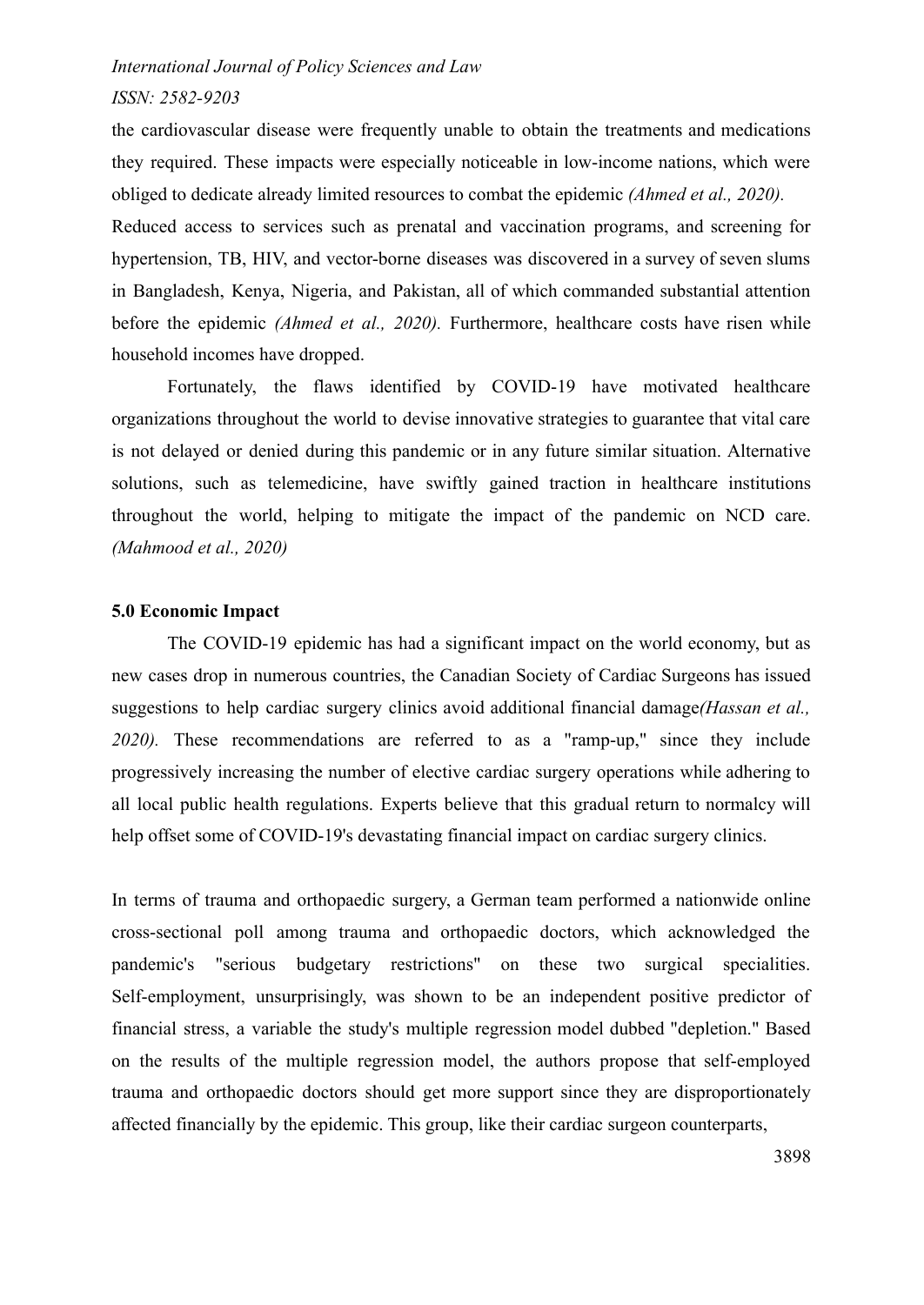# *ISSN: 2582-9203*

believes that the halt of elective surgeries contributed significantly to the pandemic's financial impact on their specialities *(Randau et al., 2020).* According to the statistical study of this group, skilled trauma and orthopaedic surgeons were less concerned about financial loss than non-operative orthopaedic practitioners. According to the findings, 30% of participants believe they would be compelled to leave practice as a result of the epidemic, and 63 per cent would like additional financial assistance from the country's health insurance providers. However, there is a silver lining in the form of telemedicine, with 44% of participants expecting its value to rise in the future. (*Reforming America's Healthcare System Through Choice and Competition*, 2020)

Of course, the survey's psychometrics are clouded by the unusual conditions in which it was created. During the pandemic, a successful Swedish cosmetic surgeon acknowledged a 29 per cent reduction in earnings at his 22-year-old private practice in an editorial published in the "Aesthetic Surgery Journal". He also claimed a 100 per cent income loss at a private practice he founded two years before the epidemic in Italy. "...terrible and possibly irreversible damage to our livelihoods...", according to the authors of this article, because of an international government ban on elective surgeries. For those plastic surgeons who have decided to exclusively practice in the aesthetic field, this means their practice is now effectively banned in most countries. *(Effects of COVID-19 on Plastic Surgery Practices and Medi-Spas in Different Countries, 2020)*

Finally, the first-ever effort to emphasize COVID-19's major economic effect on Latin American radiation oncology therapy services is described in a partnership between US-based and Latin American healthcare teams *(Martinez et al., 2020).* According to survey data from 15 Latin American nations (including Argentina, Aruba, and Costa Rica, among others), less than 3% of radiation oncology clinics closed during the pandemic, and over half of the centres had a revenue decrease of at least 20%. The American Society for Radiation Oncology (ASTRO) survey was circulated across Latin America to determine the pandemic's economic effect in an area where radiation oncology is already a chronically underserved branch of medicine. This group also emphasized the need for telemedicine in the future of Latin American radiation oncology.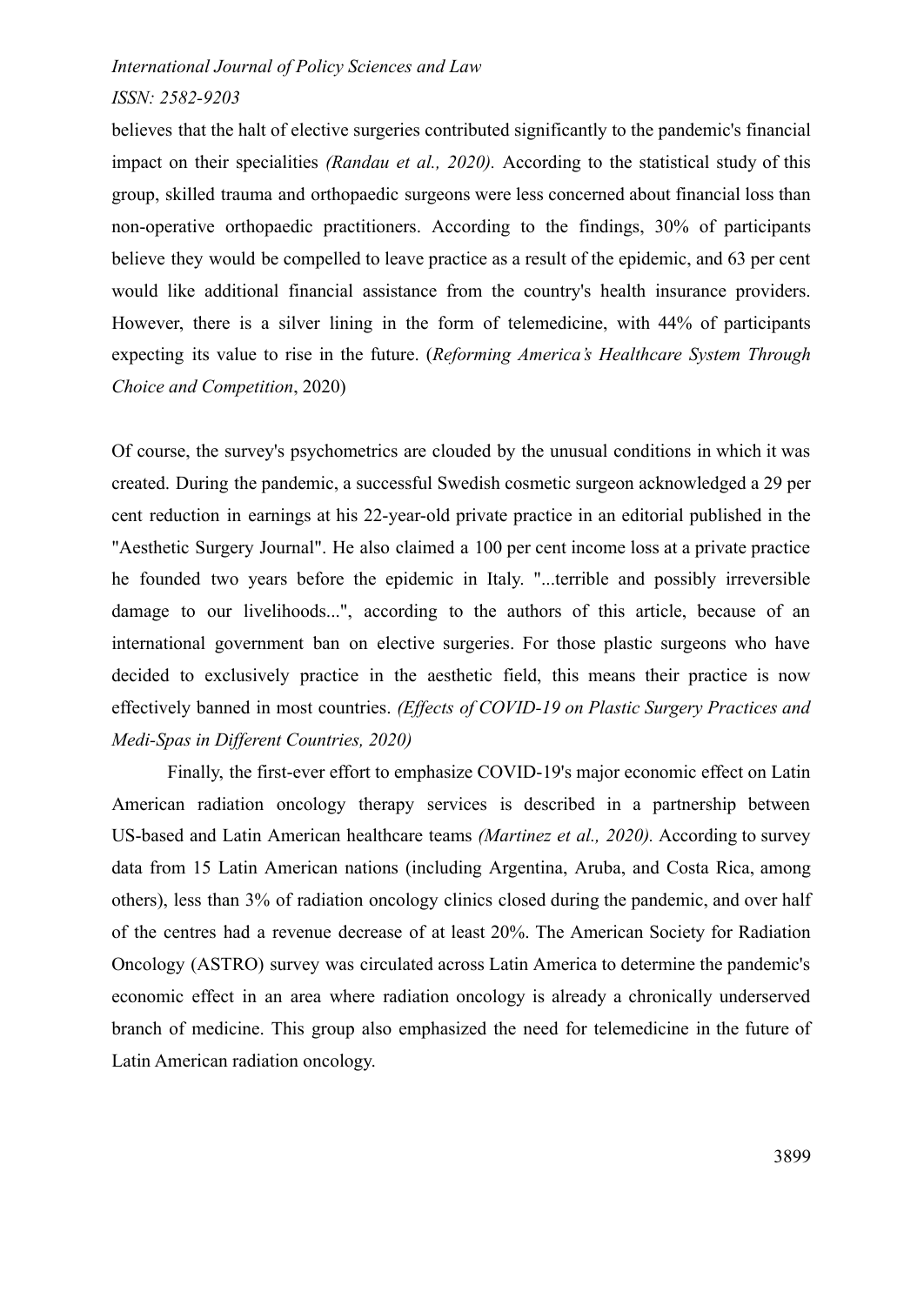*ISSN: 2582-9203*

#### **5.0 Conclusion**

As the COVID-19 epidemic continues to spread throughout the globe, it is leaving a horrific trail of destruction in its wake. Aside from the projected increase in the number of illnesses and deaths, the virus has had an insidious effect on economies all around the world. Following the proclamation of COVID-19 as a pandemic in March 2020, worldwide trade ground to a standstill as travel restrictions were enforced, and individuals all across the globe followed social distancing recommendations encouraging them to stay as close to their homes as possible. After the initial cases were confirmed in Wuhan, China became the pandemic's original epicentre.

The virus then spread to numerous nations, including the United States, India, Brazil, and Singapore, affecting low- and middle-income countries and individuals disproportionately. The challenges that healthcare facilities throughout the world have faced are mostly due to a lack of readiness. PPE for healthcare professionals was in insufficient supply in several cases. COVID-19's flaws have spurred healthcare organizations throughout the world to design new vital care for patients, which is encouraging. Alternative tactics including telemedicine, social distance, mask-wearing, handwashing, and quarantining have all aided in reducing the consequences of the COVID-19 pandemic and will likely continue to affect healthcare in the future.

# **References**

*Ageing in America: How COVID-19 Will Change Care, Coverage, and Compassion*. (2020). Nursing Nursing Outlook. [https://www.nursingoutlook.org/article/S0029-6554\(20\)30636-9/fulltext](https://www.nursingoutlook.org/article/S0029-6554(20)30636-9/fulltext)

Ahmed, S. S. A. K. (2020, August 1). *Impact of the societal response to COVID-19*

*on access to healthcare for non-COVID-19 health issues in slum communities of Bangladesh, Kenya, Nigeria and Pakistan: results of pre-COVID and COVID-19 lockdown stakeholder engagements*. BMJ Global Health. <https://gh.bmj.com/content/5/8/e003042>

*As normalcy returns, can China keep COVID-19 at bay?* (2020). Science. <https://www.science.org/doi/10.1126/science.368.6486.18>

Barbosa, R. (2020, June 18). *Efeitos do desemprego, do AuxÃlio Emergencial e do Programa Emergencial de Preservação do Emprego e da Renda (MP 936) sobre a renda, a pobreza e a desigualdade durante e depois da pandemia (Effects of Unemployment, Basic*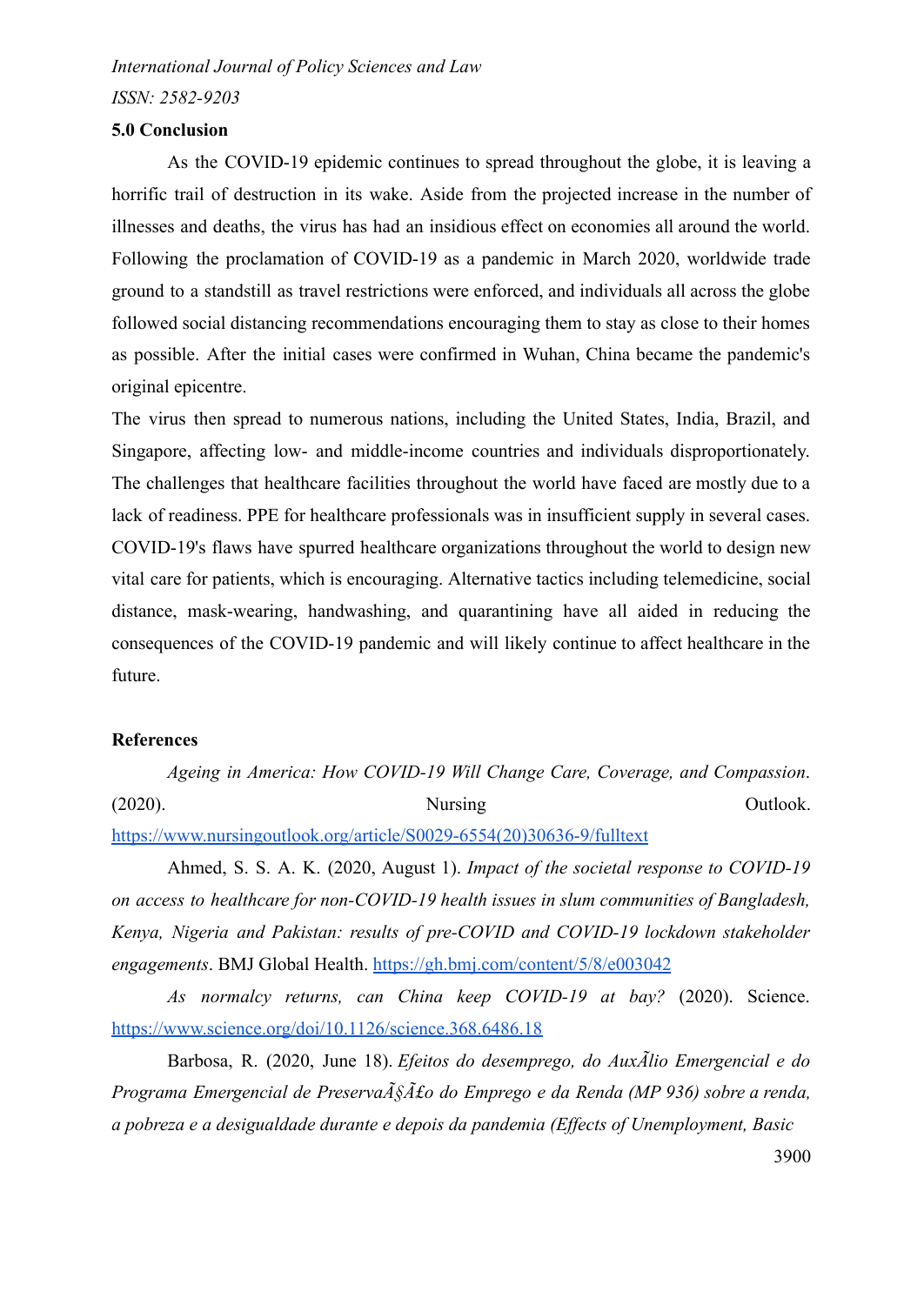*ISSN: 2582-9203*

*Emergency Income and the Emergency Employment and Income Preservation Program (MP 936) on Income, Poverty and Inequality during and after the Pandemic in Brazil)*. [https://papers.ssrn.com/sol3/papers.cfm?abstract\\_id=3630693](https://papers.ssrn.com/sol3/papers.cfm?abstract_id=3630693)

*Can India stay immune enough to combat the COVID-19 pandemic? An economic query*. (2020). Wiley Online Library. <https://onlinelibrary.wiley.com/doi/10.1002/pa.2157>

*Care Churn — Why Keeping Clinic Doors Open Isn't Enough to Ensure Access to Abortion*. (2020). The New England Journal Of Medicine. <https://www.nejm.org/doi/10.1056/NEJMp2013466>

*CBO's Current Projections of Output, Employment, and Interest Rates and a Preliminary Look at Federal Deficits for 2020 and 2021*. (2020). Congressional Budget Office. <https://www.cbo.gov/publication/56335>

Cheng, E. (2022, March 16). *China's Covid spike: What we know and don't know about its economic impact*. CNBC. [https://www.cnbc.com/2022/03/16/what-we-know-about-the-economic-impact-of-chinas-covi](https://www.cnbc.com/2022/03/16/what-we-know-about-the-economic-impact-of-chinas-covid-spike.html) [d-spike.html](https://www.cnbc.com/2022/03/16/what-we-know-about-the-economic-impact-of-chinas-covid-spike.html)

Colenda, C. C., Applegate, W. B., Reifler, B. V., & Blazer, D. G. (2020). COVID-19: Financial Stress Test for Academic Medical Centres. *Academic Medicine*, *95*(8), 1143–1145. <https://doi.org/10.1097/ACM.0000000000003418>

*Coronavirus Disease 2019 (COVID-19) and HIV Spotlight the United States Imperative for Permanent Affordable Housing*. (2021). National Library of Medicine. <https://pubmed.ncbi.nlm.nih.gov/32887980/>

*Coronavirus Disease 2019 (COVID-19) and HIV Spotlight the United States Imperative for Permanent Affordable Housing*. (2020). Oxford Academic. <https://academic.oup.com/cid/article/72/11/2042/5901720>

*COVID-19: Financial Stress Test for Academic Medical Centres: Academic Medicine*. (2020). LWW.

[https://journals.lww.com/academicmedicine/Fulltext/2020/08000/COVID\\_19\\_\\_Financial\\_Str](https://journals.lww.com/academicmedicine/Fulltext/2020/08000/COVID_19__Financial_Stress_Test_for_Academic.24.aspx) [ess\\_Test\\_for\\_Academic.24.aspx](https://journals.lww.com/academicmedicine/Fulltext/2020/08000/COVID_19__Financial_Stress_Test_for_Academic.24.aspx)

*COVID-19 in Brazil: "So what?"* (2020). The Lancet. [https://www.thelancet.com/journals/lancet/article/PIIS0140-6736\(20\)31095-3/fulltext](https://www.thelancet.com/journals/lancet/article/PIIS0140-6736(20)31095-3/fulltext)

*COVID's Impact on Radiation Oncology: A Latin American Survey Study*. (2020). International Journal Of Radiation Oncology.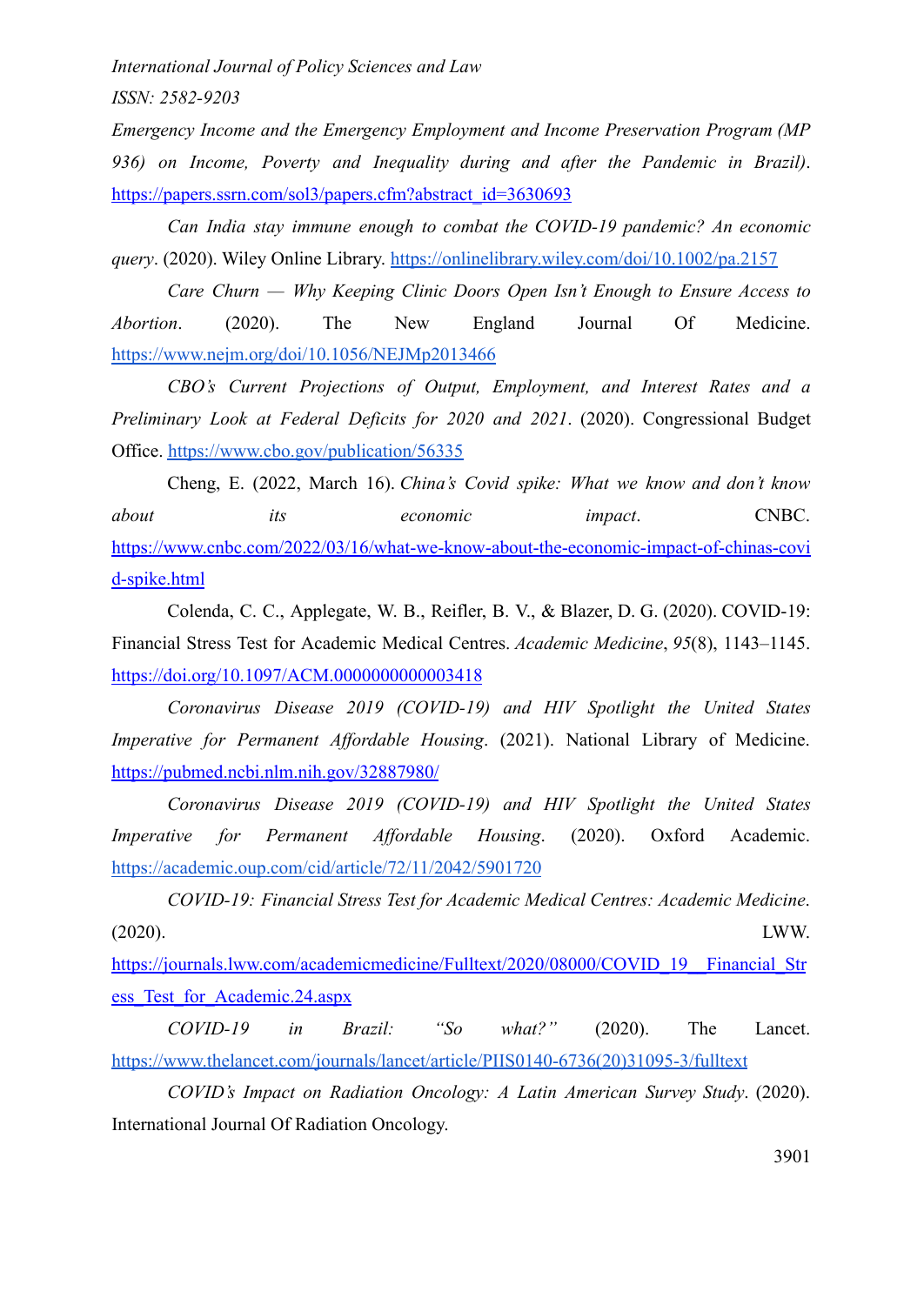*ISSN: 2582-9203*

[https://www.redjournal.org/article/S0360-3016\(20\)31345-6/fulltext](https://www.redjournal.org/article/S0360-3016(20)31345-6/fulltext)

*COVID-19 in India: Moving from containment to mitigation: Indian Journal of Medical Research*. (2020). LWW. [https://journals.lww.com/ijmr/Fulltext/2020/51020/COVID\\_19\\_in\\_India\\_\\_Moving\\_from\\_con](https://journals.lww.com/ijmr/Fulltext/2020/51020/COVID_19_in_India__Moving_from_containment_to.8.aspx) [tainment\\_to.8.aspx](https://journals.lww.com/ijmr/Fulltext/2020/51020/COVID_19_in_India__Moving_from_containment_to.8.aspx)

Craven, J., & Gordon, S. (2020, April 6). *The Best Health System to React to COVID-19*. The American Prospect. <https://prospect.org/coronavirus/the-best-health-system-to-react-to-covid-19/>

*Economic Survey 2021–22*. (2022). <https://www.indiabudget.gov.in/economicsurvey/doc/eschapter/echap01.pdf>

*Effects of COVID-19 on Plastic Surgery Practices and Medi-Spas in Different Countries*. (2020). Oxford Academic. <https://academic.oup.com/asj/article/40/8/N453/5851306>

*Epidemiology of Covid-19 in a Long-Term Care Facility in King County, Washington*. (2020). The New England Journal of Medicine. <https://www.nejm.org/doi/10.1056/NEJMoa2005412>

*Free Access Singapore COVID-19 Pandemic Response as a Successful Model Framework for Low-Resource Health Care Settings in Africa?* (2020). Mary Ann Libert, Inc.Publishers. <https://www.liebertpub.com/doi/10.1089/omi.2020.0077>

Gan, Y., Ma, J., Wu, J., Chen, Y., Zhu, H., & Hall, B. J. (2020). Immediate and delayed psychological effects of province-wide lockdown and personal quarantine during the COVID-19 outbreak in China. *Psychological Medicine*, 1–12. <https://doi.org/10.1017/s0033291720003116>

Gan, Y. (2020). *Immediate and delayed psychological effects of province-wide lockdown and personal quarantine during the COVID-19 outbreak in China | Psychological Medicine*. Cambridge Core. [https://www.cambridge.org/core/journals/psychological-medicine/article/immediate-and-dela](https://www.cambridge.org/core/journals/psychological-medicine/article/immediate-and-delayed-psychological-effects-of-provincewide-lockdown-and-personal-quarantine-during-the-covid19-outbreak-in-china/69A7E798EA2214ACB04BEB526A9B4740) [yed-psychological-effects-of-provincewide-lockdown-and-personal-quarantine-during-the-co](https://www.cambridge.org/core/journals/psychological-medicine/article/immediate-and-delayed-psychological-effects-of-provincewide-lockdown-and-personal-quarantine-during-the-covid19-outbreak-in-china/69A7E798EA2214ACB04BEB526A9B4740) [vid19-outbreak-in-china/69A7E798EA2214ACB04BEB526A9B4740](https://www.cambridge.org/core/journals/psychological-medicine/article/immediate-and-delayed-psychological-effects-of-provincewide-lockdown-and-personal-quarantine-during-the-covid19-outbreak-in-china/69A7E798EA2214ACB04BEB526A9B4740)

Garcia, L. P. (2020, April 9). *Intervenos não farmacológicas para o enfrentamento à epidemia da COVID-19 no Brasil*. SciElo Brazil. <https://www.scielo.br/j/ress/a/B7HqzhTnWCvSXKrGd7CSjhm/?lang=pt>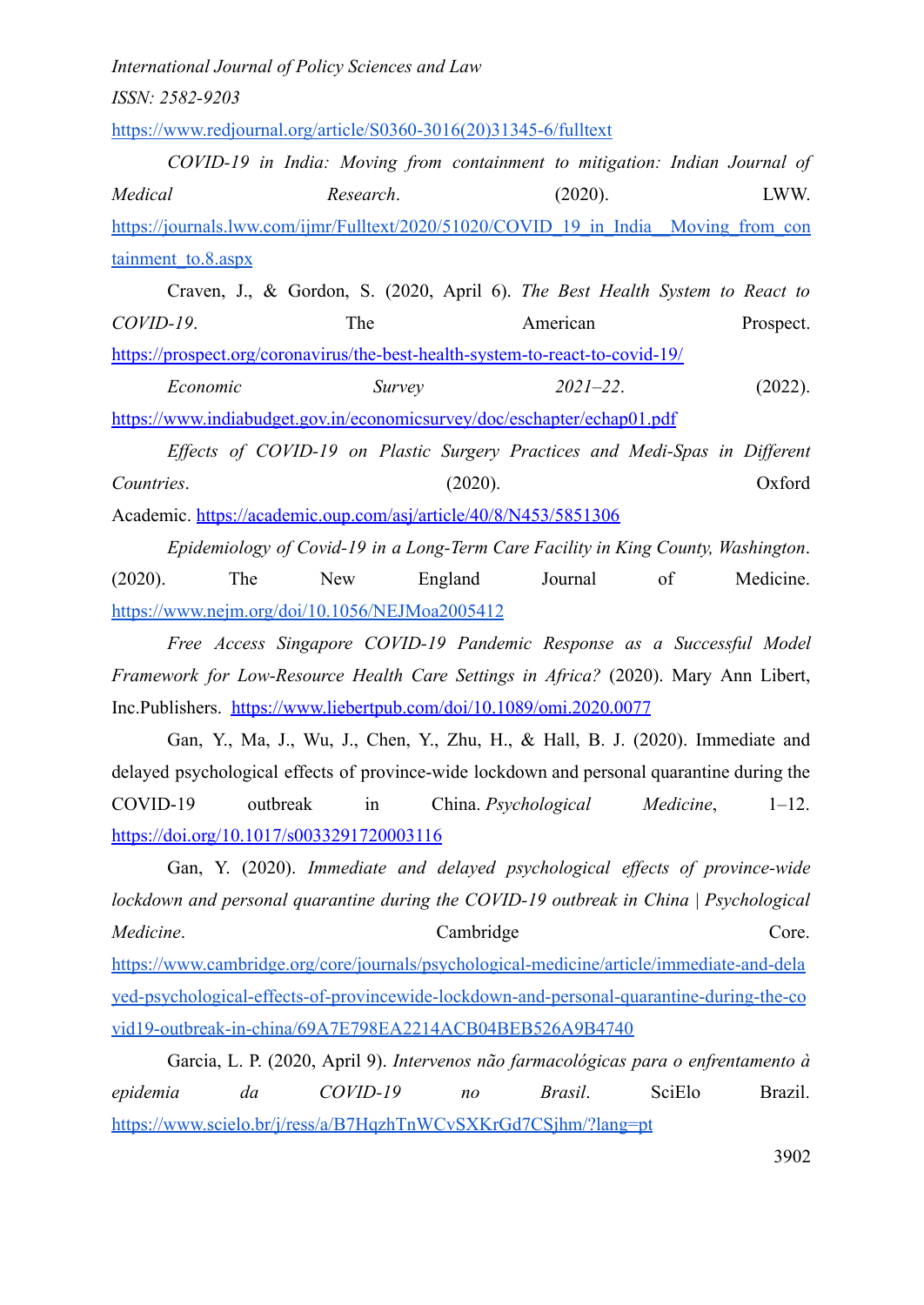*ISSN: 2582-9203*

Garcia, L. P., & Duarte, E. (2020). Intervenções não farmacológicas para o enfrentamento à epidemia da COVID-19 no Brasil. *Epidemiologia e Serviços de Saúde*, *29*(2). <https://doi.org/10.5123/s1679-49742020000200009>

*Global Economic Prospects*. (2022, January). World Bank. <https://www.worldbank.org/en/publication/global-economic-prospects>

*Global Preparedness Against COVID-19: We Must Leverage the Power of Digital Health*. (2020, April 16). JMIR Public Health and Surveillance. <https://publichealth.jmir.org/2020/2/e18980/>

He, X. (2020, August 17). *Reply to: Is presymptomatic spread a major contributor to COVID-19 transmission?* Nature. [https://www.nature.com/articles/s41591-020-0869-5?error=cookies\\_not\\_supported&code=8b](https://www.nature.com/articles/s41591-020-0869-5?error=cookies_not_supported&code=8b4c1413-50f7-4713-b985-c73edbe21d1e) [4c1413-50f7-4713-b985-c73edbe21d1e](https://www.nature.com/articles/s41591-020-0869-5?error=cookies_not_supported&code=8b4c1413-50f7-4713-b985-c73edbe21d1e)

H.L., K.S., & Z.D. (2020). Expanding access through virtual care: the VA's early experience with Covid-19. *Expanding Access through Virtual Care: The VA's Early Experience with Covid-19*. <https://doi.org/10.1056/CAT.20.0327>

*India Fights COVID-19*. (2020). American Psychological Association. <https://doi.apa.org/fulltext/2020-61556-003.html>

*Interrupting transmission of COVID-19: lessons from containment efforts in Singapore*. (2020). Oxford Academic. <https://academic.oup.com/jtm/article/27/3/taaa039/5804843>

Iwamoto, K. (2021, October 4). *Singapore is "soul searching" over the economy as COVID surges*. Nikkei Asia. [https://asia.nikkei.com/Spotlight/Asia-Insight/Singapore-soul-searching-over-economy-as-C](https://asia.nikkei.com/Spotlight/Asia-Insight/Singapore-soul-searching-over-economy-as-COVID-surges) [OVID-surges](https://asia.nikkei.com/Spotlight/Asia-Insight/Singapore-soul-searching-over-economy-as-COVID-surges)

Jacobs, A., Richtel, M., & Baker, M. (2020, March 20). *Doctors Say Shortage of Protective Gear Is Dire During Coronavirus Pandemic*. The New York Times. <https://www.nytimes.com/2020/03/19/health/coronavirus-masks-shortage.html>

Kaur, S., & Sonali, S. (2020). India fights COVID-19. *Psychological Trauma: Theory, Research, Practice, and Policy*, *12*(6), 579–581 <https://doi.org/10.1037/tra0000615>

Kuguyo, O., Kengne, A. P., & Dandara, C. (2020). Singapore COVID-19 Pandemic Response as a Successful Model Framework for Low-Resource Health Care Settings in Africa? *OMICS: A Journal of Integrative Biology*, *24*(8), 470–478.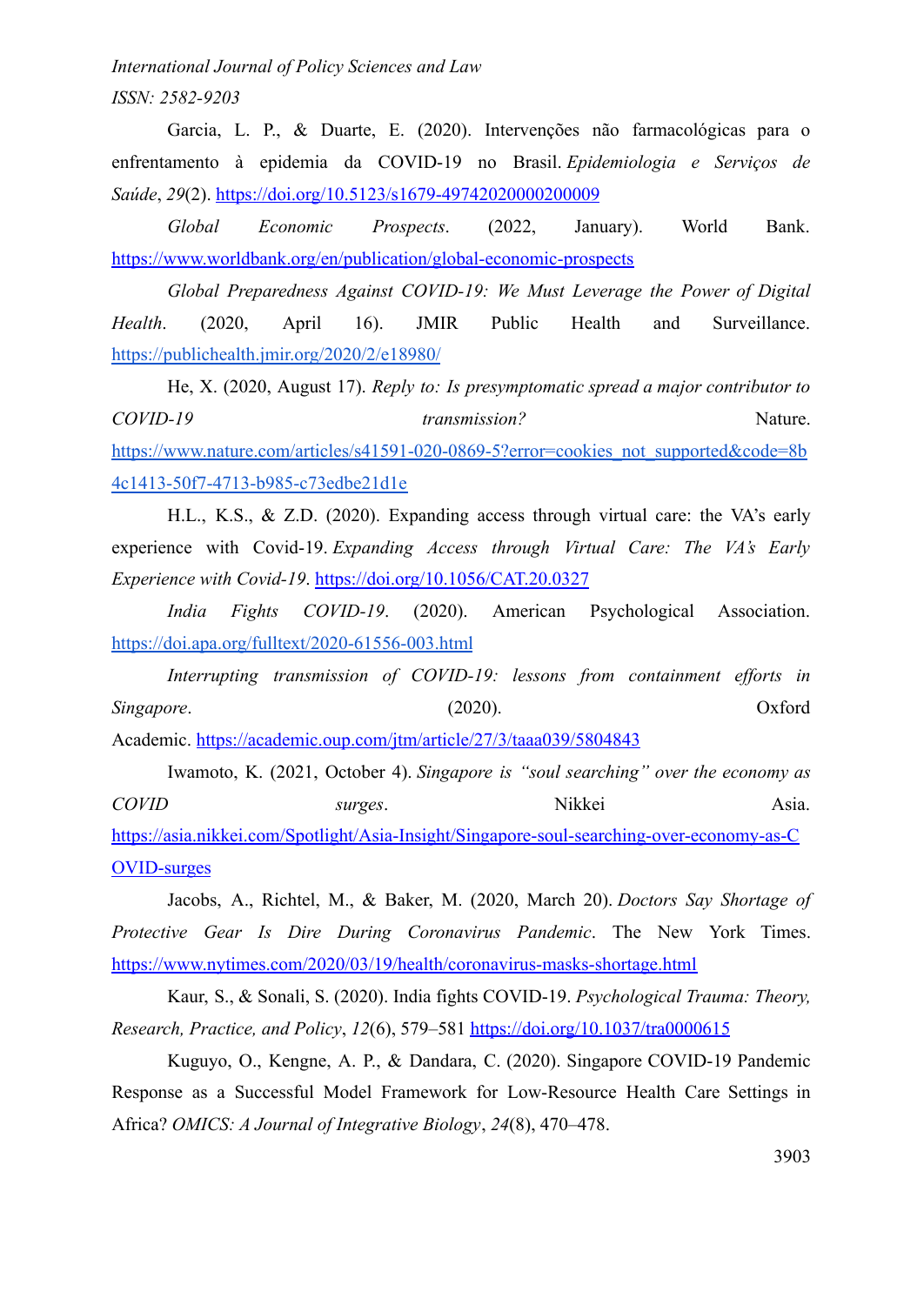*ISSN: 2582-9203*

<https://doi.org/10.1089/omi.2020.0077>

Mahmood, S., Hasan, K., Colder Carras, M., & Labrique, A. (2020). Global Preparedness Against COVID-19: We Must Leverage the Power of Digital Health. *JMIR Public Health and Surveillance*, *6*(2), e18980. <https://doi.org/10.2196/18980>

Martinez, D., Sarria, G. J., Wakefield, D., Flores, C., Malhotra, S., Li, B., Ehmann, M., Schwartz, D. L., & Sarria, G. R. (2020). COVID's Impact on Radiation Oncology: A Latin American Survey Study. *International Journal of Radiation Oncology\*Biology\*Physics*, *108*(2), 374–378. <https://doi.org/10.1016/j.ijrobp.2020.06.058>

Melo, C. M. L. D. E. (2020, August 24). *COVID-19 pandemic outbreak: the Brazilian reality from the first case to the collapse of health services*. SciELO. <https://www.scielo.br/j/aabc/a/RJTggdvvXhWv4HkHcvd3KjK/?lang=en>

*Mental Health, Substance Use, and Suicidal Ideation During the COVID-19 Pandemic — the United States, June 24–30, 2020*. (2020). Centre for Disease Control and Protection.

[https://www.cdc.gov/mmwr/volumes/69/wr/mm6932a1.htm?s\\_cid=mm6932a1\\_w](https://www.cdc.gov/mmwr/volumes/69/wr/mm6932a1.htm?s_cid=mm6932a1_w)

*Modelling the effects of Wuhan's lockdown during covid-19, China.* (2020). World Health Organisation. <https://www.who.int/bulletin/volumes/98/7/20-254045.pdf>

Nature Editorial. (2020). *Low- and middle-income countries face up to COVID-19*. Nature.

[https://www.nature.com/articles/d41591-020-00020-2?error=cookies\\_not\\_supported&code=9](https://www.nature.com/articles/d41591-020-00020-2?error=cookies_not_supported&code=98865937-8cf8-45c6-a8ac-85be3cbaedc3) [8865937-8cf8-45c6-a8ac-85be3cbaedc3](https://www.nature.com/articles/d41591-020-00020-2?error=cookies_not_supported&code=98865937-8cf8-45c6-a8ac-85be3cbaedc3)

*NCBI - Early Transmission Dynamics in Wuhan, China, of Novel Coronavirus–Infected Pneumonia*. (2020, March 26). The New England Journal of Medicine. <https://www.nejm.org/doi/10.1056/NEJMoa2001316>

Rakshit, B., & Basistha, D. (2020). Can India stay immune enough to combat COVID ‐19 pandemic? An economic query. *Journal of Public Affairs*. <https://doi.org/10.1002/pa.2157>

*Ramping Up the Delivery of Cardiac Surgery During the COVID-19 Pandemic: A Guidance Statement From the Canadian Society of Cardiac Surgeons*. (2020). Canadian Journal of Cardiology. [https://www.onlinecjc.ca/article/S0828-282X\(20\)30415-3/fulltext](https://www.onlinecjc.ca/article/S0828-282X(20)30415-3/fulltext)

Randau, T. M. (2020, September 8). A collateral *effect of COVID-19 on orthopaedic and trauma surgery*. PLOS One.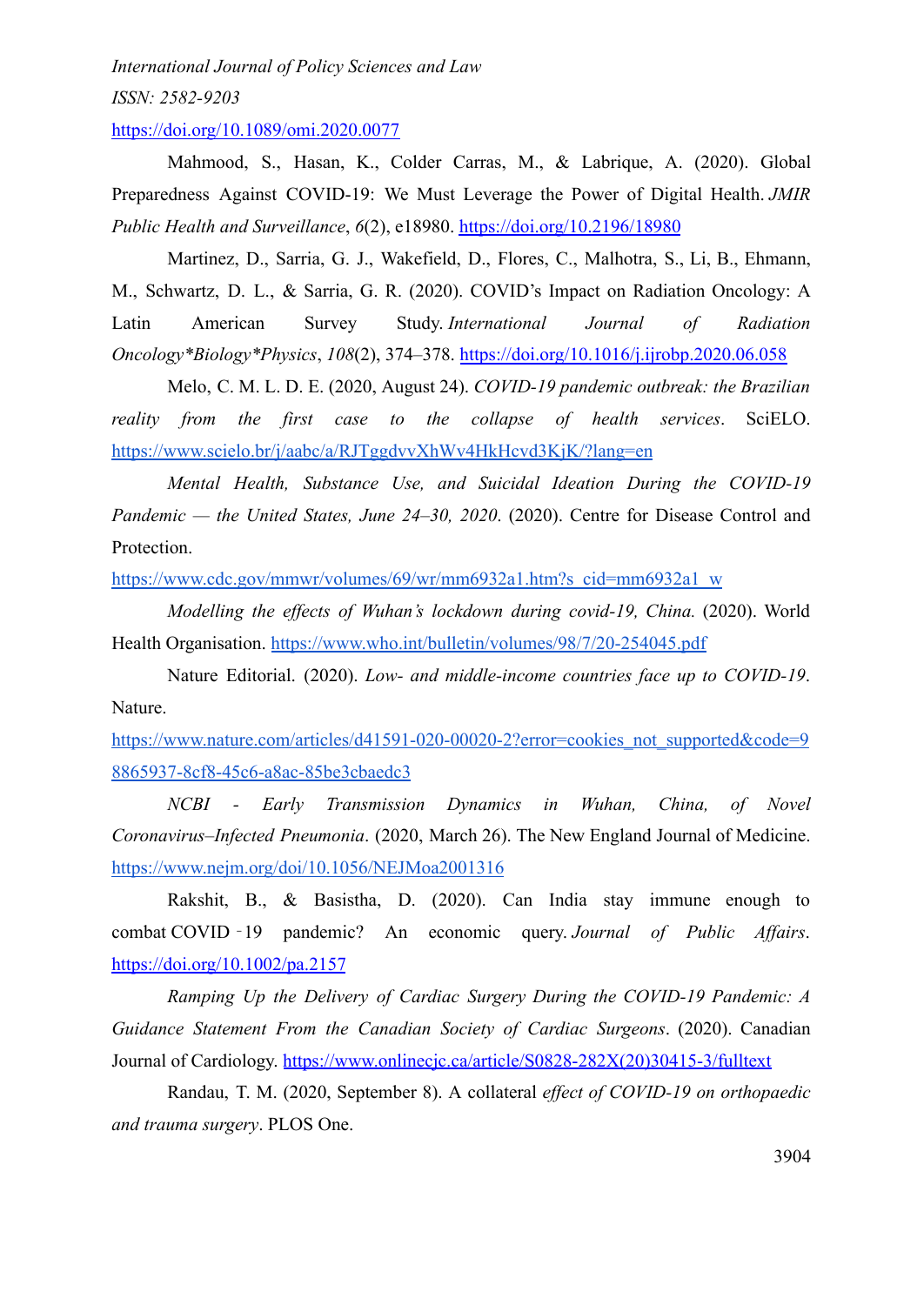*ISSN: 2582-9203*

<https://journals.plos.org/plosone/article?id=10.1371/journal.pone.0238759>

*Reforming America's Healthcare System Through Choice and Competition*. (2020). [https://www.hhs.gov/sites/default/files/Reforming-Americas-Healthcare-System-Through-Ch](https://www.hhs.gov/sites/default/files/Reforming-Americas-Healthcare-System-Through-Choice-and-Competition.pdf) [oice-and-Competition.pdf](https://www.hhs.gov/sites/default/files/Reforming-Americas-Healthcare-System-Through-Choice-and-Competition.pdf)

*Rising from the COVID 19 crisis: Policy responses in the long-term care sector*. (2021). OECD.

[https://www.oecd.org/coronavirus/policy-responses/rising-from-the-covid-19-crisis-policy-re](https://www.oecd.org/coronavirus/policy-responses/rising-from-the-covid-19-crisis-policy-responses-in-the-long-term-care-sector-34d9e049/) [sponses-in-the-long-term-care-sector-34d9e049/](https://www.oecd.org/coronavirus/policy-responses/rising-from-the-covid-19-crisis-policy-responses-in-the-long-term-care-sector-34d9e049/)

Ruan, Q. (2020, April 6). *Clinical predictors of mortality due to COVID-19 are based on an analysis of data from 150 patients from Wuhan, China*. SpringerLink. [https://link.springer.com/article/10.1007/s00134-020-05991-x?error=cookies\\_not\\_supported](https://link.springer.com/article/10.1007/s00134-020-05991-x?error=cookies_not_supported&code=7cf3be8a-20df-452a-a7b3-2caf89698657) [&code=7cf3be8a-20df-452a-a7b3-2caf89698657](https://link.springer.com/article/10.1007/s00134-020-05991-x?error=cookies_not_supported&code=7cf3be8a-20df-452a-a7b3-2caf89698657)

*Staffing With Disease-Based Epidemiologic Indices May. . . : Anaesthesia & Analgesia*. (2020). LWW. [https://journals.lww.com/anesthesia-analgesia/Fulltext/2020/07000/Staffing\\_With\\_Disease\\_B](https://journals.lww.com/anesthesia-analgesia/Fulltext/2020/07000/Staffing_With_Disease_Based_Epidemiologic_Indices.6.aspx) [ased\\_Epidemiologic\\_Indices.6.aspx](https://journals.lww.com/anesthesia-analgesia/Fulltext/2020/07000/Staffing_With_Disease_Based_Epidemiologic_Indices.6.aspx)

*Successful Personalities in Anaesthesiology and Acute Care. . . : Anaesthesia & Analgesia*. (2020). LWW https://journals.lww.com/anesthesia-analgesia/Fulltext/2017/01000/Successful\_Personalities [in\\_Anesthesiology\\_and.40.aspx](https://journals.lww.com/anesthesia-analgesia/Fulltext/2017/01000/Successful_Personalities_in_Anesthesiology_and.40.aspx)

Suleiman, A. (2020). *Preparedness of Frontline Doctors in Jordan Healthcare Facilities to COVID-19 Outbreak*. MDPI. <https://www.mdpi.com/1660-4601/17/9/3181>

Sullivan-Marx, E. (2020). Ageing in America: How COVID-19 Will Change Care, Coverage, and Compassion. *Nursing Outlook*, *68*(5), 533–535. <https://doi.org/10.1016/j.outlook.2020.08.013>

*Temporal dynamics in viral shedding and transmissibility of COVID-19*. (2020). National Library Of Medicine. <https://pubmed.ncbi.nlm.nih.gov/32296168/>

*The COVID-19 Pandemic: Effects on Low- and Middle-Income. . . : Anaesthesia & Analgesia*. (2020). LWW. [https://journals.lww.com/anesthesia-analgesia/Fulltext/2020/07000/The\\_COVID\\_19\\_Pandem](https://journals.lww.com/anesthesia-analgesia/Fulltext/2020/07000/The_COVID_19_Pandemic__Effects_on_Low__and.13.aspx) [ic\\_\\_Effects\\_on\\_Low\\_\\_and.13.aspx](https://journals.lww.com/anesthesia-analgesia/Fulltext/2020/07000/The_COVID_19_Pandemic__Effects_on_Low__and.13.aspx)